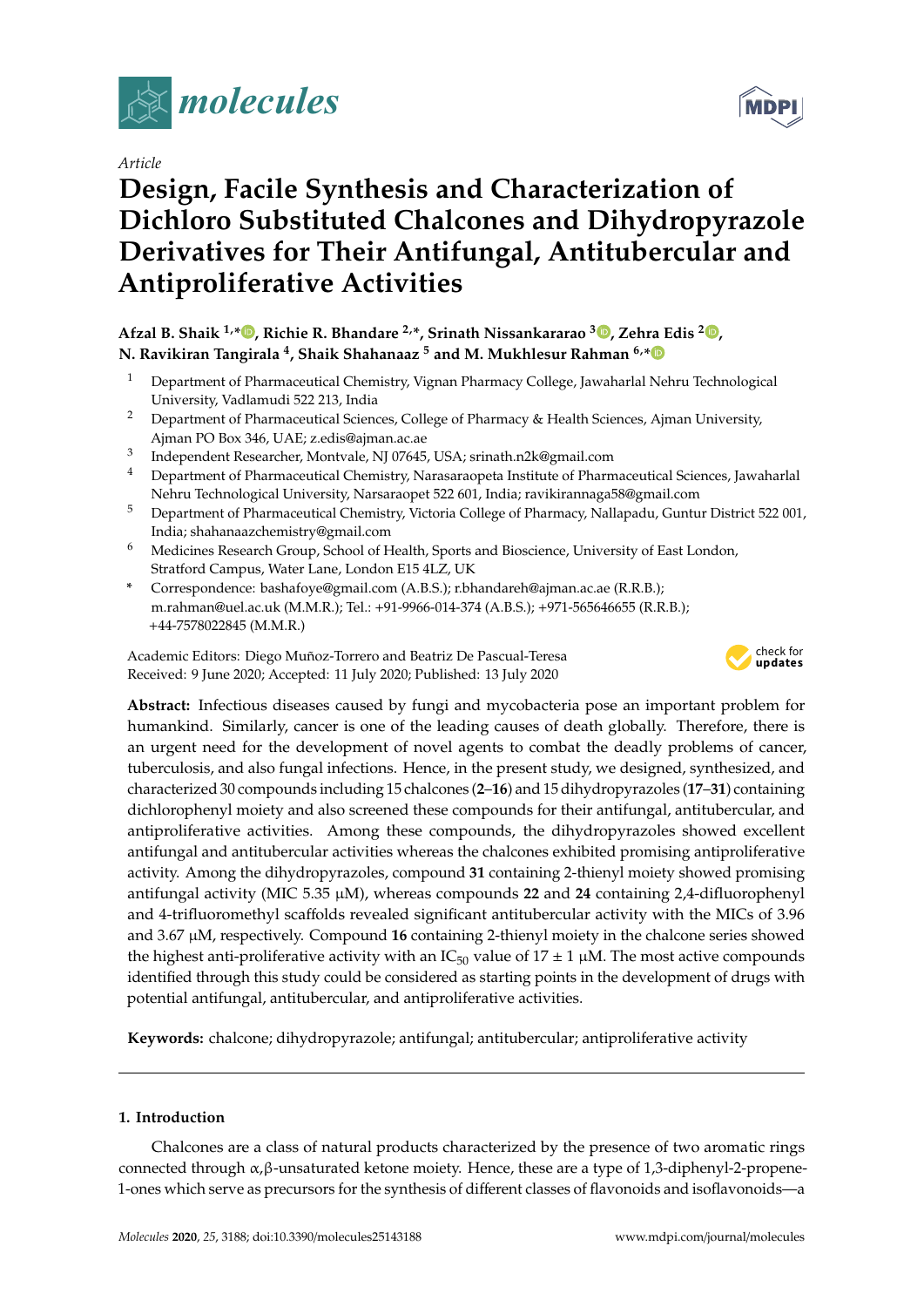class of biologically important of natural products. The  $\alpha$ ,β-unsaturated ketone moiety is highly reactive, making the chalcones valuable starting materials for the synthesis of a range of heterocyclic compounds of ring size of 5, 6, or 7 with nitrogen, oxygen, and sulfur as hetero atoms [1]. Chalcone derivatives, ‐ which are excellent starting points in drug design [2–7], are well-known for varied biological activities ‐ such as antimicrobial, anticancer, antimalarial, antioxidant, anti-tubercular, anti-inflammatory, and ‐ ‐ anti-tumor activities [8–15]. Dihydropyrazole is an interesting heterocyclic compound, which can be synthesized from chalcones. Compounds containing dihydropyrazole skeletons have been reported to possess varied activities such as antibacterial, antifungal, anticancer, analgesic, and anti-inflammatory ‐ activities [16–20]. We have previously reported various phenyl-substituted and heterocycle-based<br>chalcones and dihydropyrazoles with significant antioxidant, antibacterial, antifungal, antitubercular, cytotoxic, and anticancer activities [21–28]. Previous reports published in the literature suggest that the presence of chalcones (Figure 1 I,II) and dihydropyrazoles (Figure 1 III,IV) substituted with chlorine and other substituents such as heterocycle-based chalcones and dihydropyrazole derivatives are ‐ essential structural features for biological activities including antifungal, antibacterial, anticancer, and antioxidant activities [2,5,15,29–33]. For example, chlorinated chalcones I and II showed significant antibacterial activities against both Gram-positive (*Staphylococcus aureus* and *Bacillus subtilis*) and Gram-negative bacteria (*Pseudomonas aeruginosa* and *E. coli*) and antifungal activity against *Candida albicans*, *Aspergillus niger* and *Penicillium chrysogenum* [4]. The understanding of chlorine's affect on biological activity was further facilitated by data generated through computational analysis [34] which suggested that the presence of chlorine atoms along with another electrophilic substituents on the aromatic ring retains/enhances biological activities such as antimicrobial properties [34].



‐ **Figure 1.** Structures of chlorinated and heteroaryl-based chalcones and dihydropyrazoles with potential biological activities.

‐ containing drugs is worth approximately USD 168.5 billion, of which anti-infectives and cytostatics The presence of chlorine as a substituent in many drugs appears to be responsible for bioactivity. Fang et al. [35] reported that a total of 163 compounds out of the 233 drugs approved for clinical uses contain chlorine in their structures. Among the 163 compounds, nearly 73% of them possess one chlorine atom whilst 23%, 2.6%, 1.4%, and 2.5% of such compounds were found to have two, three, four, and six chlorine atoms in their molecular structures, respectively [35]. The current market for chlorine account for USD 9.5 and 12.7 billion, respectively [36]. The presence of one or more chlorine atoms is the prominent feature in antibiotic, antifungal, antileprotic, antiviral, and anticancer agents (Figure 2).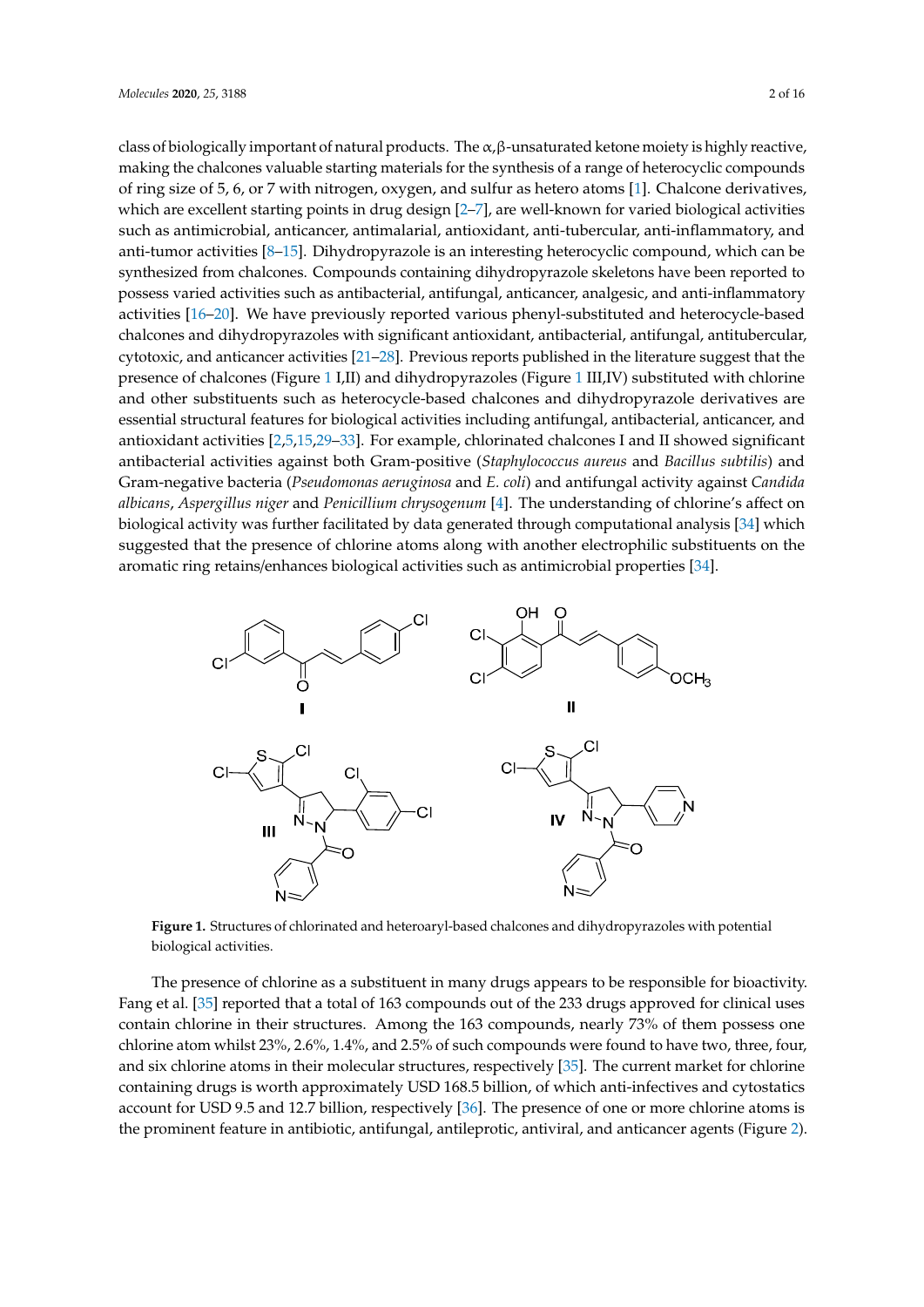

**Figure 2.** Structures of selected drugs containing one or more chlorine atoms.

‐ in the body [38]. The chlorine present as a substituent on an aromatic or heteroaromatic ring or olefinic ‐ the design and facile synthesis of dichloro-substituted chalcones and dihydropyrazoles (Figure 3) for ‐ their antifungal, anti-tubercular and antiproliferative activities.The term "mycos", as in the term "mycology" (the study of fungi), means waxy, which indicates that the cell walls of fungal and mycobacterial microorganisms are hydrophobic in nature. Therefore, lipophilicity is an important concern for designing molecules to act as better antifungal and antitubercular agents. It was observed that the incorporation of a chlorine substituent in one or the other specific locations of the pharmacologically active molecules improved their inherent bioactivity [37]. The presence of the chlorine atom as a substituent improves the lipophilicity of the molecule and in turn favors the greater partitioning of the chlorinated compounds into the lipophilic component of the cell membranes or the lipophilic domains of the protein molecule. This leads to a higher concentration of the molecule at the site of action and may result in improved bioactivity. The chlorine atom present in the alkyl chain is highly reactive and readily undergoes nucleophilic aliphatic substitution reaction fragment is non-reactive, hence it will be carried by the molecule to the site of action where it may help in the efficient binding of the drug molecule with the target through the electronic and/or steric effects of chlorine [38]. In addition to its lipophilicity and membrane penetrability, another important feature of the presence of the chlorine atom in molecules is its ability to form halogen bonding. The participation of halogen bonding is evident in ligand–receptor interactions due to its unique ability to act as both Lewis acid and Lewis base [39,40]. Hence, the presence of the chlorine atoms in the chemical structure will enhance the required lipophilicity, aid in the penetration of the molecule, facilitate halogen bonding and in turn help to increase bioactivity. Halogen bonding plays the same important role in polyiodides related to antimicrobial activities and lipophilicity [41–43]. As a part of our ongoing research as well as based on the information published in the literature and our previously reported work, here we report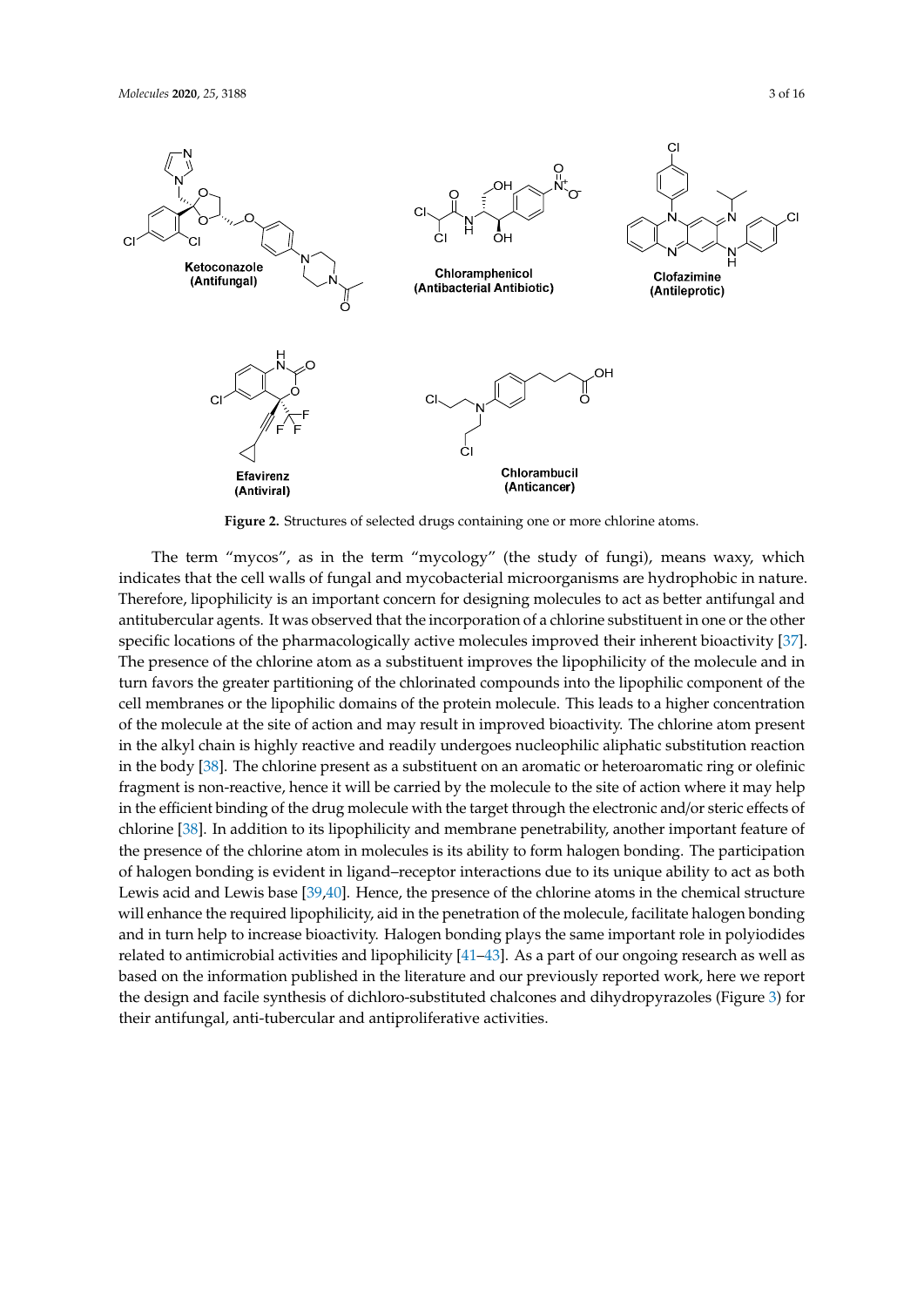

**Figure 3.** Newly designed chlorine containing chalcones and dihydropyrazole derivatives.

#### **2. Results and Discussion**

# *2.1. Chemistry*

‐ substituted benzaldehyde by stirring under basic conditions at room temperature for 24 h followed by FTIR, <sup>1</sup>H-NMR, <sup>13</sup>C-NMR, and MS. (Spectral data are provided in the supplementary material). Chalcones (**2**–**16**) were prepared by a Claisen–Schmidt condensation reaction in the presence of ‐ alcoholic potassium hydroxide as a catalyst. The 3,4-dichloroacetophenone (**1**) was condensed with transferring the mixture to a beaker containing crushed ice. The crude precipitate was recrystallized using ethanol to afford chalcones **2**–**16** (Scheme 1). The target dihydropyrazoles **17**–**31** were obtained by refluxing the synthesized chalcones with phenyl hydrazine for 6–8 h in glacial acetic acid and purified using silica gel column chromatography (Scheme 1). The synthesized compounds **2** [44], **3** [45], **4**–**6** [44], **10** [46], and **13** [47] were characterized by various spectroscopic methods including ‐ ‐



For compound nos 2-16 and 17-31, "R" is given below.



**Scheme 1.** Protocol for the synthesis of dichlorophenyl rings containing chalcones and dihydropyrazole derivatives; RT: room temperature.

− in the ranges 1640–1660 (C=O), 1570–1605 (C=C quadrant of Ar), and 1500–1550 (HC=CH), and atAll the synthesized chalcones exhibited characteristic absorption bands in the FTIR spectra (cm<sup>-1</sup>)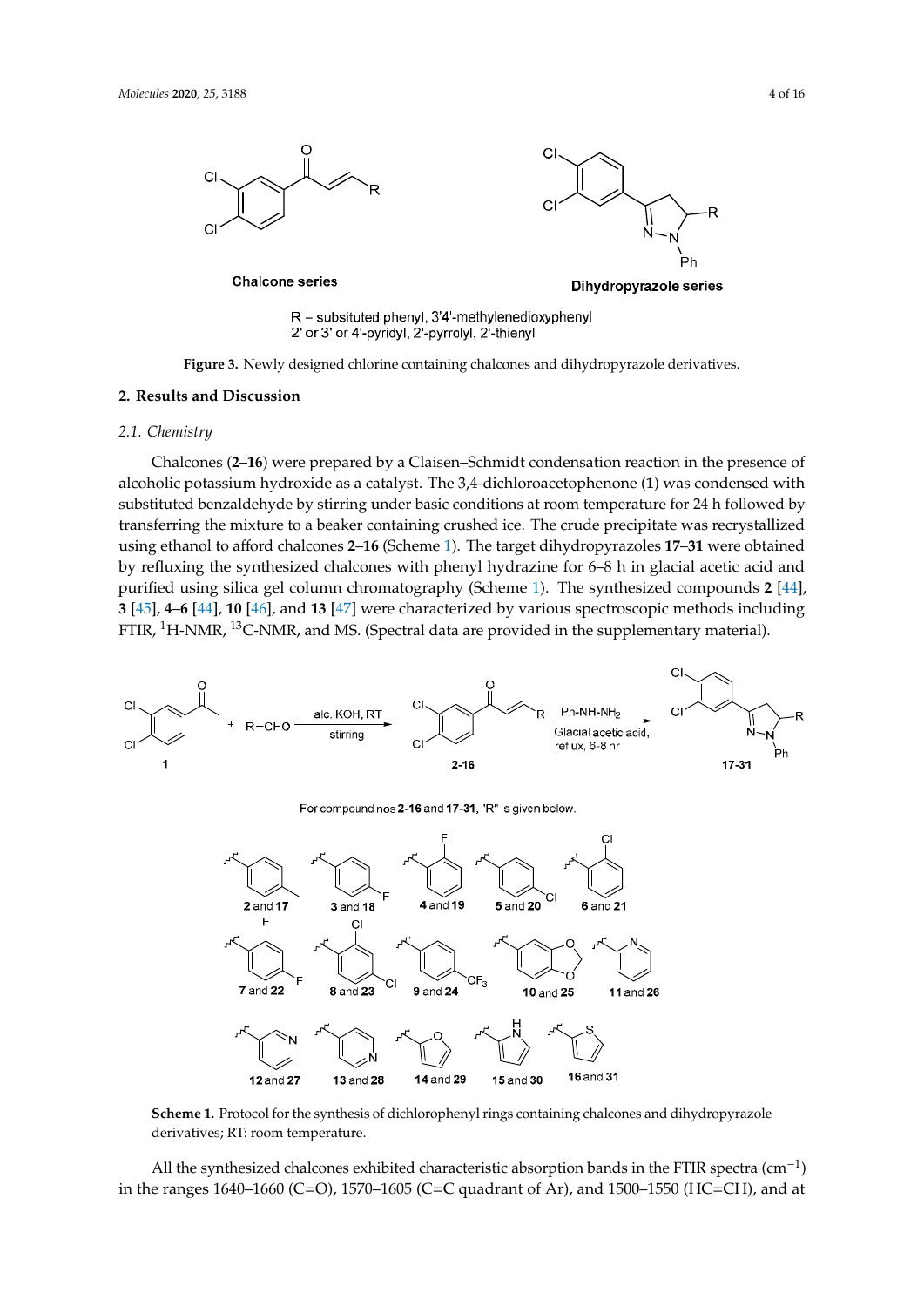other regions of the spectrum depending upon the specific substituents present in each compound. The  ${}^{1}$ H-NMR spectrum (400 MHz, CDCl<sub>3</sub>) of the chalcones revealed the characteristic ethylenic protons of the α,β-unsaturated ketone system between δ 6.85 and 8.10 ppm as two doublets. A higher chemical shift value at 8.10 ppm was observed for the protons beta to the carbonyl group. The spectra also showed the peaks accounting for the aromatic protons and for the different substituent protons between the corresponding regions of the spectrum.

Compound 17 was analyzed for  $C_{22}H_{18}Cl_2N_2$ , melting point (m.p.) 168 °C, well supported by its molecular ion [M]<sup>+</sup> that appeared at *m*/*z* 381.30 in its mass spectrum. The spectrum also showed an isotope satellite signal (37Cl) with one-third intensity at *m*/*z* 383.30. The FTIR spectrum (KBr disc) showed characteristic intense absorption bands at 1592 (C=N), 1120 (C-N), 1586 (C=C quadrant of Ar), and 830 (C-Cl) cm<sup>-1</sup>. The <sup>1</sup>H-NMR spectrum (400 MHz, CDCl<sub>3</sub>) showed the characteristic HA, HB, and HX protons at  $\delta$  3.28, 3.72, and 5.45, respectively, as doublet of doublets (dd) with  $J_{AB} = 16.95$  Hz,  $J_{AX}$  = 7.50 Hz and  $J_{BX}$  = 9.35 Hz respectively. The spectrum also accounted for all 12 aromatic protons that appeared in the range  $\delta$  6.75–7.91. The <sup>13</sup>C-NMR spectrum (100 MHz, CDCl<sub>3</sub>) showed all the carbon resonances characteristic of the above compound at  $\delta$  152.50 (C-3), 66.54 (C-5), 45.50 (C-4), 133.95 (C-2′ and C-2′′), 143.51 (C-3′ and C-3′′), 134.88 (C-4′ and C-4′′), and in the range δ 112.12–145.96 for all the carbons of the phenyl ring. Based on the above spectral data, the structure of compound **17** was confirmed as 3-(3,4-dichlorophenyl)-1-phenyl-5-(p-tolyl)-4,5-dihydro-1H-pyrazole.

#### *2.2. Biological Studies*

All the compounds synthesized through this study were evaluated for their antifungal, antitubercular, and antiproliferative activities employing standard protocols. The antiproliferative and cytotoxic studies on the synthesized compounds were carried out at Chemiloids Life Sciences Pvt Limited, Vijayawada, Andhra Pradesh, India. The compounds were sorted into three different categories based on their structural features. For instance, compounds **2**–**6**, **9**, **17**–**21**, and **24** represented monosubstituted chalcones and dihydropyrazoles, whereas compounds **7**, **8**, **22**, and **23** represented disubstituted chalcones and dihydropyrazoles, and compounds **10**–**16** and **25**–**31** represented the bioisosteric substitution of a phenyl ring.

#### 2.2.1. Antifungal Activities

In the monosubstituted chalcone series (Table 1) **2**–**6** and **9**, the para and ortho position were substituted by either CH<sup>3</sup> (**2**), F (**3, 4**), or Cl (**5**, **6**) groups. The chalcone (**2**) with methyl substituent showed the lowest antifungal activity with an MIC of 109.9  $\mu$ M. Replacing methyl (CH<sub>3</sub>) substituent (2) with fluorine (F) (**3**) or chlorine (Cl) (**5**) resulted in two- and fourfold improvement in activity against *Aspergillus niger*, respectively, but twofold improvement against *Candida tropicalis* in the case of both compounds. Changing the position of F from para to ortho (**3** vs **4**) resulted in twofold improvement in activity against *Aspergillus niger* but no change was observed against *Candida tropicalis*. At the ortho position, when F was substituted with Cl (**4** vs. **6**), no change in activity was observed against *Aspergillus niger* and *Candida tropicalis*. When the CH<sup>3</sup> group at the para position (**2**) was replaced with a highly electron-withdrawing group such as CF<sup>3</sup> (**9**), it resulted in twofold and 1.6 fold improvement in activity of 11.58 µM against *Aspergillus niger* and *Candida tropicalis*, in comparison to the reference drug fluconazole (MIC 26.11 and 19.58 µM against *Aspergillus niger* and *Candida tropicalis*), which suggests that a highly electron-withdrawing group is suitable at this position.

In the disubstituted chalcones **7** and **8**, substituting another F or Cl on the para position of compounds **4** and **6** resulted in no change in activity. In the bioisosteric chalcone series, substituting a phenyl ring with methylene dioxyphenyl (**10**) resulted in MIC of 23 µM against *Aspergillus niger* but poor activity against *Candida tropicalis* (MIC 180 µM). Among the six-membered heterocycles **11** to **13**, compound **12** demonstrated better MIC (14.43 µM) against *Candida tropicalis*. It also appeared that nitrogen at position 3 on the pyridine ring (**12**) showed better activity against positions 2 (**11**) and 4 (**13**). Among the five-membered bioisostere-based compounds, substituting chalcones **14** to **16**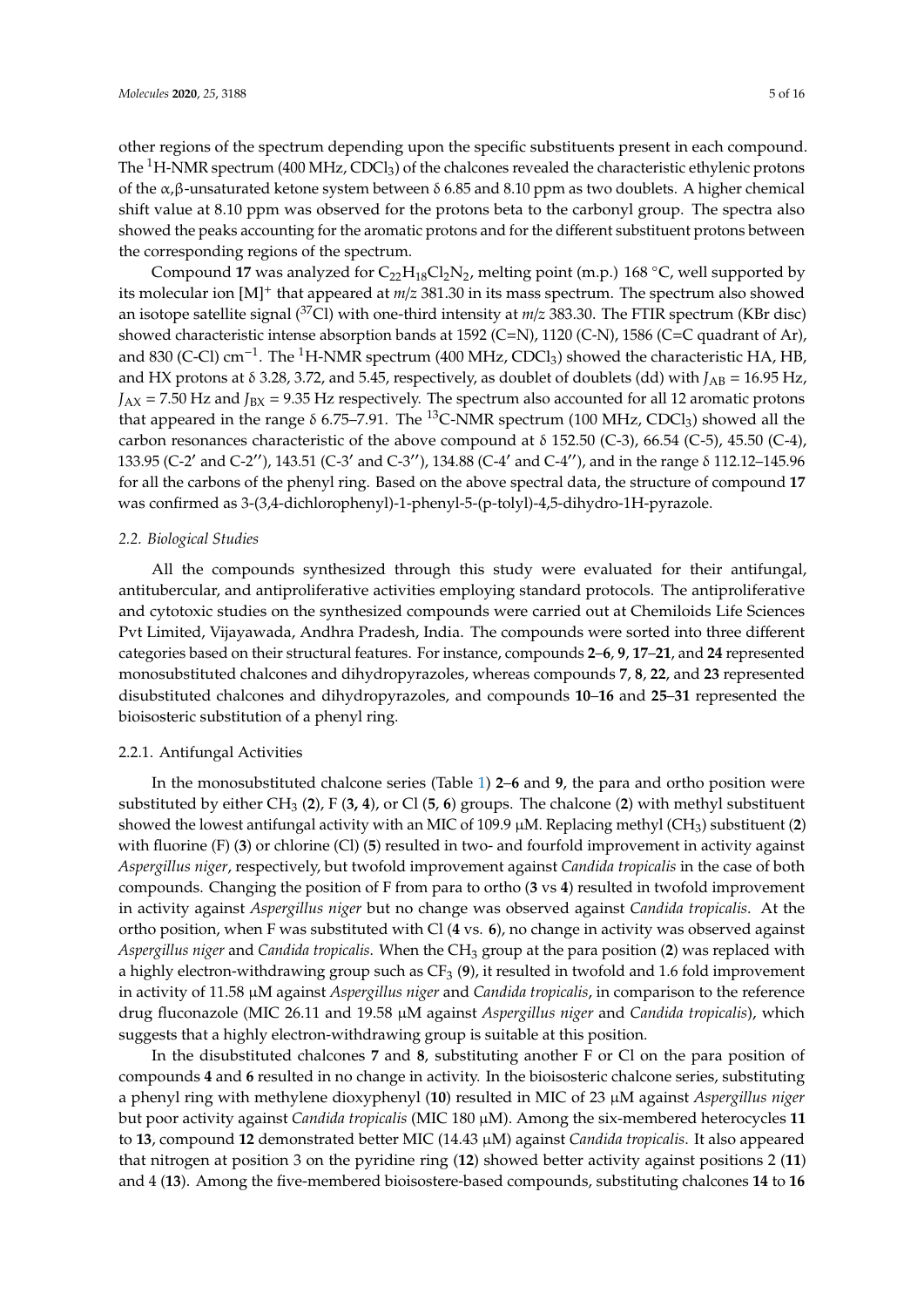with the 2-thienyl group (**16**) exhibited the best antifungal activity of 14.12  $\mu$ M. Other bioisosteres, such as 2-furfuryl (**14**) and 2-pyrrolyl (**15**), showed low and modest activity (MICs 234.97, 117.48, and 60.37 µM). Compound **16** with the 2-thienyl group was found to be similar in activity (MIC 14.12 µM) to compound **9** (MIC 11.58 µM) in comparison with other mono- and disubstituted phenyls and six-membered heterocyclic rings containing chalcones. The most potent among the heterocycle-based chalcone series was compound **16**, with 1.84- and 1.35-fold better activity against *Aspergillus niger* and *Candida tropicalis* in comparison to fluconazole.

The dihydropyrazole series fared better than the chalcones. The overall antifungal activity of the dihydropyrazole series ranged from 5.35–41.96 µM. In the monosubstituted series **17**–**21** and **24**, antifungal activity ranged from 9.18–41.96 µM against *Aspergillus niger* and *Candida tropicalis*. Para substitution with CH<sup>3</sup> (**17**) gave the lowest activity among the monosubstituted series with an MIC of 41.96 μM. Replacing CH<sub>3</sub> with the highly electronegative substituent CF<sub>3</sub> (**24**) caused 4.6-fold improvement in activity against both species suggesting that an electron-withdrawing group at the para position is favored for activity. When the CH<sup>3</sup> group was replaced with either F (**18**) or Cl (**20**), antifungal activity was improved twofold to 28.76 µM against *Aspergillus niger*. Substitution at the ortho position with F (**19**) or Cl (**21**) showed identical MICs with the para position having F (**18**) and Cl (**21**) (20.76 and 19.91 µg/mL for *Aspergillus niger* and 41.53 and 39.82 µM for *Candida tropicalis*, respectively). In the monosubstituted chalcone series, compound **24** fared 2.84- and twofold better in activity over fluconazole against *Aspergillus niger* and *Candida tropicalis*.

In the disubstituted compounds **22** and **23**, F and Cl substitution at ortho and para did not show any improvement in antifungal activity in comparison to compounds **18**–**21**. Compound **22** only showed twofold improvement in activity (MIC 19.83 µM) against *Candida tropicalis* in comparison to compounds **18** and **19**. Among the bioisosteres (**25**–**31**), the activity ranged from 5.35–44.91 µM. The bioisostere 3,4-methylenedioxyphenyl (**25**) had an MIC of 19.45 µM against *Aspergillus niger* and *Candida tropicalis*, similar to standard fluconazole. Substitution on the pyridine ring at the 2′ , 3′ , or 4′ position (**26**–**28**) did not alter antifungal activity (MIC 21.72 µM). In the five-membered heterocycles (**29**–**31**), the best activity was observed for compound **31** (MIC 5.35 µM) and it was found to be 4.9 and 3.7-fold better in activity over standard fluconazole against *Aspergillus niger* and *Candida tropicalis*.

In comparison to chalcone **9**, the monosubstituted series containing dihydropyrazole **24** showed similar MICs of 11.58 and 9.18 µM against both fungi. However, in the five-membered heterocycle, dihydropyrazoles fared better than chalcones, showing 2.6-fold improvement in MIC (**31**, 5.35 µM vs **16**, 14.12 µM) indicating that antifungal activity proceeded better in dihydropyrazoles than in chalcones.

| Compound         | A. niger | C. tropicalis | Compound    | A. niger | C. tropicalis |
|------------------|----------|---------------|-------------|----------|---------------|
| $\overline{2}$   | 109.9    | 109.9         | 17          | 41.96    | 41.96         |
| 3                | 54.21    | 54.21         | 18          | 20.76    | 41.53         |
| $\boldsymbol{4}$ | 27.10    | 54.21         | 19          | 20.76    | 41.53         |
| 5                | 25.67    | 51.34         | 20          | 19.91    | 39.82         |
| 6                | 25.67    | 51.34         | 21          | 19.91    | 39.82         |
| 7                | 25.54    | 51.09         | 22          | 19.83    | 19.83         |
| 8                | 23.11    | 46.23         | 23          | 18.34    | 36.68         |
| 9                |          | 11.58         | 24          | 9.18     | 9.18          |
| 10               | 23.11    | 180.62        | 25          | 19.45    | 19.45         |
| 11               | 28.87    | 28.87         | 26          | 21.72    | 21.72         |
| 12               | 28.87    | 14.43         | 27          | 21.72    | 21.72         |
| 13               | 57.75    | 112.8         | 28          | 21.72    | 21.72         |
| 14               | 234.97   | 117.48        | 29          | 11.19    | 11.19         |
| 15               | 60.37    | 60.37         | 30          | 44.91    | 44.91         |
| 16               | 14.12    | 14.12         | 31          | 5.35     | 5.35          |
| Fluconazole      | 26.11    | 19.58         | Fluconazole | 26.11    | 19.58         |

**Table 1.** Antifungal activities (MIC in µM) of chalcones (**2**–**16**) and dihydropyrazoles (**17**–**31**).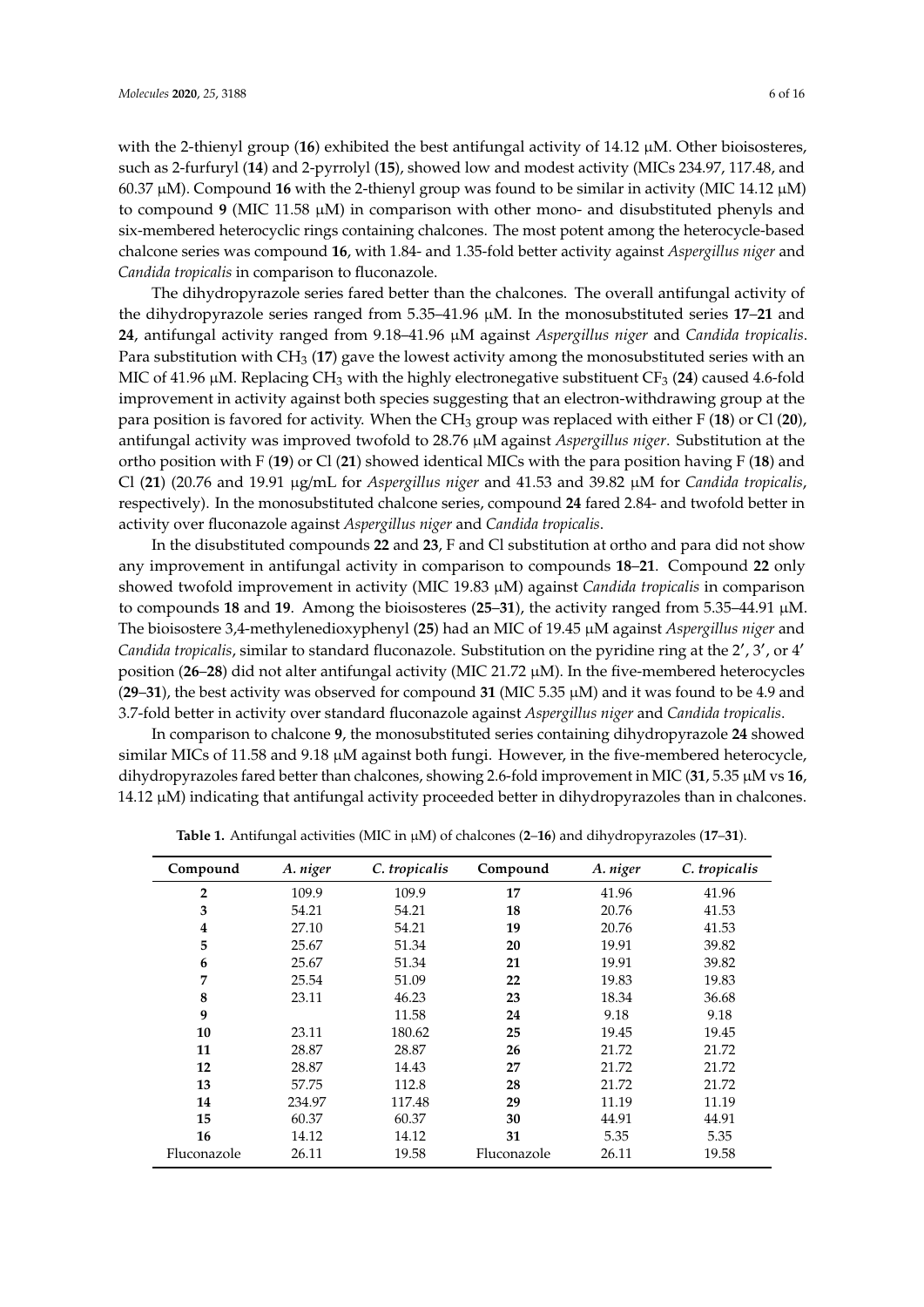### 2.2.2. Antitubercular Activity

In the monosubstituted chalcone series (Table 2), substitution with the  $CH<sub>3</sub>$  (2) group at the para position of the phenyl ring resulted in the lowest activity of 343.44  $\mu$ M. When CH<sub>3</sub> was replaced with F or Cl, it showed fourfold improvement in activity (MIC 84.70 µM) indicating that the electronegative halogen substituent was favorable over the electron-releasing group. Hence, when CH<sub>3</sub> was substituted with CF3, the activity was improved by approximately 40-fold for **9** (MIC 9.03 µM) vs. compound **2** (MIC 343.44 µM). Substitution with other electronegative functional groups, such as fluorine in compounds **3** and **4** at para and ortho positions, showed similar activity with an MIC of 84.70  $\mu$ M. However, compound **6** containing chlorine at the ortho position (MIC 20.05  $\mu$ M) showed a fourfold increase in activity compared with **5** which had chlorine at the para position (MIC 80.23 µM). Overall, in the monosubstituted series of chalcones, **9** showed 2.8-fold better activity than the standard pyrazinamide (MIC 9.03 vs. 25.34 µM).

| Compound       | M. tuberculosis $H_{37}Rv$ | Compound | M. tuberculosis $H_{37}Rv$ |
|----------------|----------------------------|----------|----------------------------|
| $\overline{2}$ | 343.44                     | 17       | 262.26                     |
| 3              | 84.70                      | 18       | 32.44                      |
| 4              | 84.70                      | 19       | 32.44                      |
| 5              | 80.23                      | 20       | 31.11                      |
| 6              | 20.05                      | 21       | 15.55                      |
| 7              | 9.96                       | 22       | 3.96                       |
| 8              | 18.06                      | 23       | 7.15                       |
| 9              | 9.03                       | 24       | 3.67                       |
| 10             | 72.24                      | 25       | 60.78                      |
| 11             | 45.12                      | 26       | 67.88                      |
| 12             | 22.56                      | 27       | 67.88                      |
| 13             | 45.12                      | 28       | 67.88                      |
| 14             | 46.99                      | 29       | 17.49                      |
| 15             | 47.16                      | 30       | 70.17                      |
| 16             | 22.07                      | 31       | 8.35                       |
| Pyrazinamide   | 25.34                      |          | 25.34                      |

**Table 2.** Antitubercular activity (MIC in µM) of chalcones (**2**–**16**) and dihydropyrazoles (**17**–**31**).

Among the disubstituted chalcones, the incorporation of F (**7**; MIC 9.96 µM) at both ortho and para positions resulted in activity nearly equal to that of compound **9** (MIC 9.03 µM)). Replacing F (**7**) with Cl (**8**) caused a nearly twofold drop in activity. Among the bioisosteres, the MIC ranged from 22.07 to 72.24 µM. Among the six-membered heterocycles, substitution with 3-pyridyl (**12**) resulted in an MIC of 22.56 µM, an activity greater than pyrazinamide whereas compounds **11** and **13** containing 2 and 4-pyridinyl scaffolds showed half the potency of that shown by compound **12** and pyrazinamide, indicating the significance of the point of attachment on the pyridine ring. Among the five-membered heterocycles, 2-thienyl (**16**) gave the best activity at 22.07 µM and was found to be comparable with pyrazinamide. Substitution of the 2-thienyl ring with 2-furfuryl (**14**) or 2-pyrrolyl (**15**) resulted in a twofold drop in activity.

The dihydropyrazoles in most of the cases showed activity at lower MIC values than the corresponding chalcones. This designates that the dihydropyrazole derivatives are more promising antitubercular agents than the compounds belonging to the chalcone series. In the monosubstituted series, compound 17 containing the  $CH<sub>3</sub>$  group was the least potent in the dihydropyrazole series with MIC 262.26 µM whereas the other compounds **18**–**21** containing fluorine and chlorine atoms showed activity ranging from 15.55 to 32.44 µM. Compound **21** containing Cl at ortho position showed 1.6 times more activity than pyrazinamide whereas compounds **18** and **19** containing F at ortho and para positions as well as **20** with Cl at para position showed 1.2-fold less activity than pyrazinamide. Compound 24 containing  $CF_3$  showed top-class activity with an MIC of 3.67  $\mu$ M, and this was the most potent among the thirty tested compounds having sevenfold greater activity than pyrazinamide.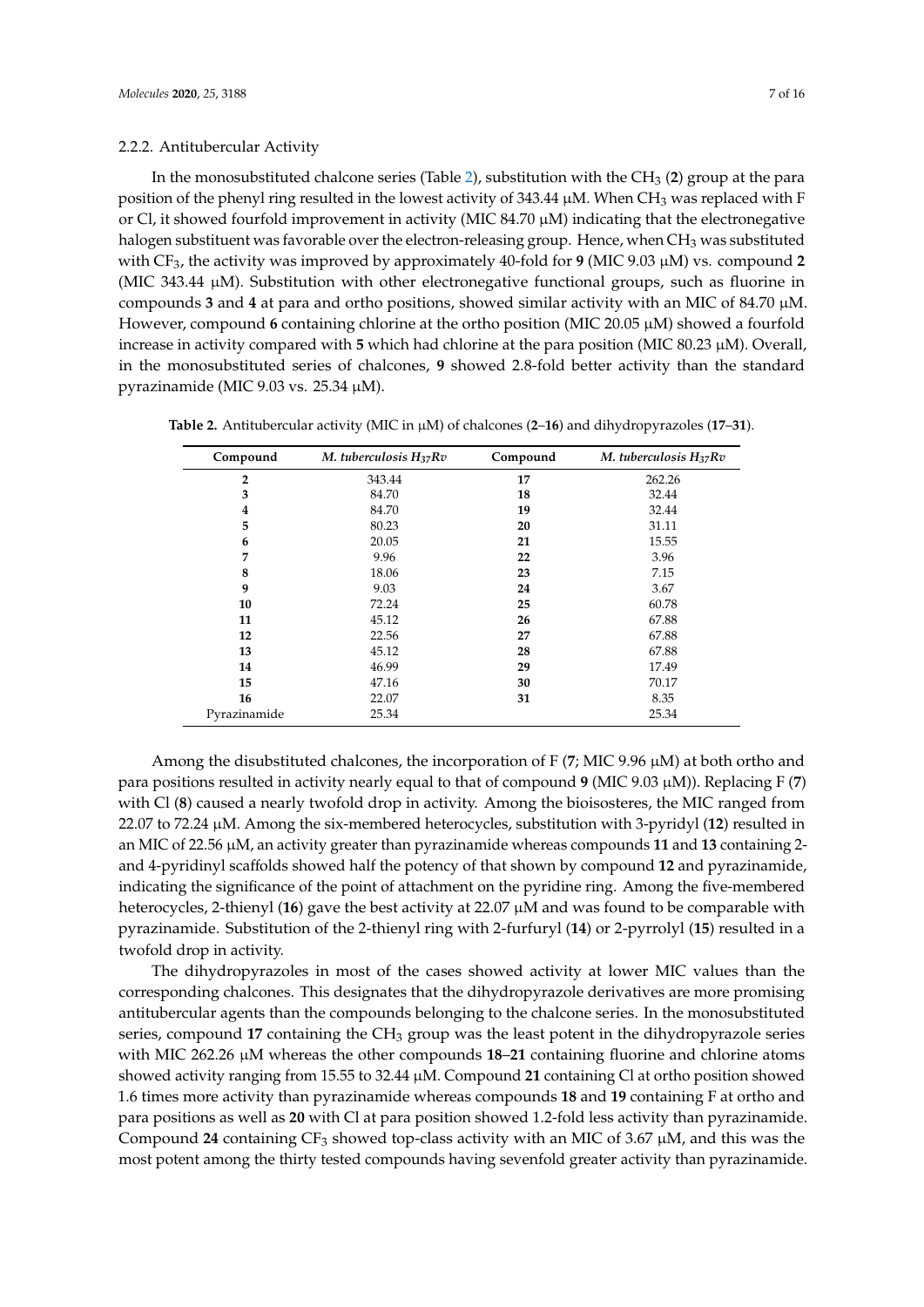However, in the case of the disubstituted compounds **22** and **23**, when the ortho and para positions were substituted with F as in **22** (MIC, 3.96 µM) the activity improved eightfold. Similarly, the activity of compound **23** (MIC, 7.15 µM) bearing Cl atoms at ortho and para positions showed 4- and 2-fold improvement in activity compared to compounds **20** and **21**, respectively.

Among the bioisosteres, there was a drop in the activity of the six-membered heterocycles **26**–**28** containing pyridine attachments  $(2', 3',$  and  $4',$  MIC = 67.88  $\mu$ M) compared to the corresponding chalcones **11**–**13**. Similarly, **30**, bearing a five-membered nitrogen-containing pyrrole nucleus, had a 1.5-fold reduction in activity compared with **15**. However, the other two compounds **29** and **31** containing five-membered heterocycles 2′ -furyl and 2′ -thienyl moieties showed 2.6-fold more activity than the chalcones **14** and **16**. Overall from the SAR study, we can infer that dihydropyrazole-based compounds showed improvement in antitubercular activity over chalcones, and that compounds bearing halogen atoms such as fluorine and chlorine especially are crucial for activity in both chalcones and dihydropyrazole derivatives.

## 2.2.3. Antiproliferative and Cytotoxicity Activity

In the monosubstituted chalcone series **2–6** and **9** activity ranged from  $141 \pm 2$  to  $432 \pm 2$  µM. In the disubstituted compounds **7–8**, the IC<sub>50</sub> observed ranged from  $31 \pm 2 \mu M$  to  $254 \pm 2 \mu M$ , **7** being better than 8 by a factor of eight. In bioisosteric substitution, the activity ranged from  $17 \pm 1$  to  $353 \pm 2$   $\mu$ M. The best activity in the chalcone series was observed for 2-thienyl bioisostere (16) with an IC<sub>50</sub> of 17±1  $\mu$ M, but this was found to be less than the reference standard methotrexate (11 ± 1  $\mu$ M).

Among the dihydropyrazoles 17–31, activity ranged from  $32 \pm 1$  to  $351 \pm 2 \mu M$ . Among the monosubstituted series **17–21** and **24**, the activity ranged from  $134 \pm 2$  to  $351 \pm 2$  µM. Substituting additional F or Cl (compounds **22** and **23**) did not bring about any improvement in activity over the monosubstituted compounds **19** and **21**. Among the bioisosteres **25**–**31**, activity ranged from  $32 \pm 2$  to  $271 \pm 2$  µM. The best activity was observed for 2-thienyl bioisostere (31) with ab IC<sub>50</sub> of  $32 \pm 1$  µM. This activity was found to be three times lower than the activity of the reference standard methotrexate (11  $\pm$  1  $\mu$ M). Overall, the chalcones fared better than the dihydropyrazoles in antiproliferative activity (Table 3). The cytotoxicity activity of chalcones **2**–**16** was more than 50 µg/mL whereas that of dihydropyrazoles and methotrexate (positive control) was greater than 75 µg/mL on the normal cell lines (L02) (Table 4). Hence, these compounds were non-toxic against normal human cells. A summary of the antifungal, antitubercular, and antiproliferative activities of chalcones (**2**–**16**) and dihydropyrazoles (**17**–**31**) is depicted in Figure 4.

| Compound       | <b>DU-145</b> | Compound   | <b>DU-145</b> |
|----------------|---------------|------------|---------------|
| $\overline{2}$ | $432 \pm 2$   | 17         | $351 \pm 2$   |
| 3              | $176 \pm 2$   | 18         | $119 \pm 2$   |
| 4              | $393 + 2$     | 19         | $327 + 2$     |
| 5              | $147 \pm 2$   | 20         | $149 \pm 2$   |
| 6              | $141 \pm 2$   | 21         | $134 \pm 2$   |
| 7              | $31 \pm 2$    | 22         | $262 + 2$     |
| 8              | $254 \pm 2$   | 23         | $206 \pm 2$   |
| 9              | $292 \pm 1$   | 24         | $257 \pm 2$   |
| 10             | $138 \pm 2$   | 25         | $131 \pm 2$   |
| 11             | $353 \pm 2$   | 26         | $271 \pm 2$   |
| 12             | $256 \pm 2$   | 27         | $211 \pm 2$   |
| 13             | $209 \pm 2$   | 28         | $173 \pm 2$   |
| 14             | $206 \pm 2$   | 29         | $162 \pm 2$   |
| 15             | $94 \pm 2$    | 30         | $84 \pm 2$    |
| 16             | $17 \pm 1$    | 31         | $32 \pm 1$    |
| Methotrexate   |               | $11 \pm 1$ |               |

**Table 3.** Antiproliferative activity ( $IC_{50}$  in  $\mu$ M) of chalcones (2–16) and dihydropyrazoles (17–31).

Data are presented as mean  $\pm$  SD ( $n = 3$ ). All the compounds and the standard were dissolved in dimethyl sulfoxide (DMSO), diluted with culture medium containing 0.1% DMSO. The control cells were treated with culture medium containing 0.1% DMSO.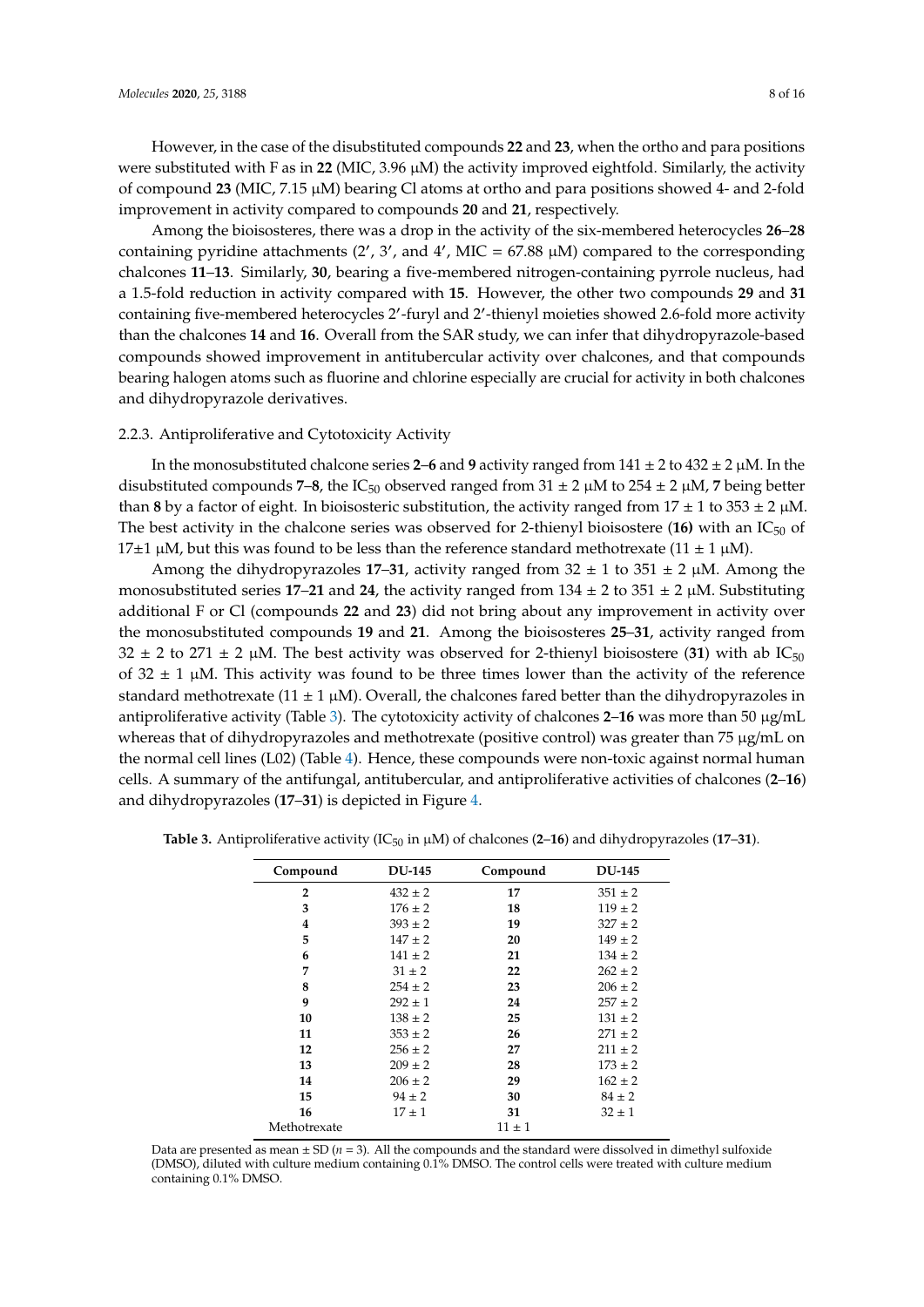| Compound       | L <sub>02</sub> | Compound | L <sub>02</sub> |
|----------------|-----------------|----------|-----------------|
| $\overline{2}$ | >50             | 17       | >75             |
| 3              | >50             | 18       | >75             |
| 4              | >50             | 19       | >75             |
| 5              | >50             | 20       | >75             |
| 6              | >50             | 21       | >75             |
| 7              | >50             | 22       | >75             |
| 8              | >50             | 23       | >75             |
| 9              | >50             | 24       | >75             |
| 10             | >50             | 25       | >75             |
| 11             | >50             | 26       | >75             |
| 12             | >50             | 27       | >75             |
| 13             | >50             | 28       | >75             |
| 14             | >50             | 29       | >75             |
| 15             | >50             | 30       | >75             |
| 16             | >50             | 31       | >75             |
| Methotrexate   |                 | >75      |                 |

Table 4. Cytotoxic activity (IC<sub>50</sub> in µg/mL) of chalcones (2-16) and dihydropyrazoles (17-31).



**Figure 4.** Summary of the antifungal, antitubercular, and antiproliferative activities of chalcones (**2**–**16**) and dihydropyrazoles (**17**–**31**).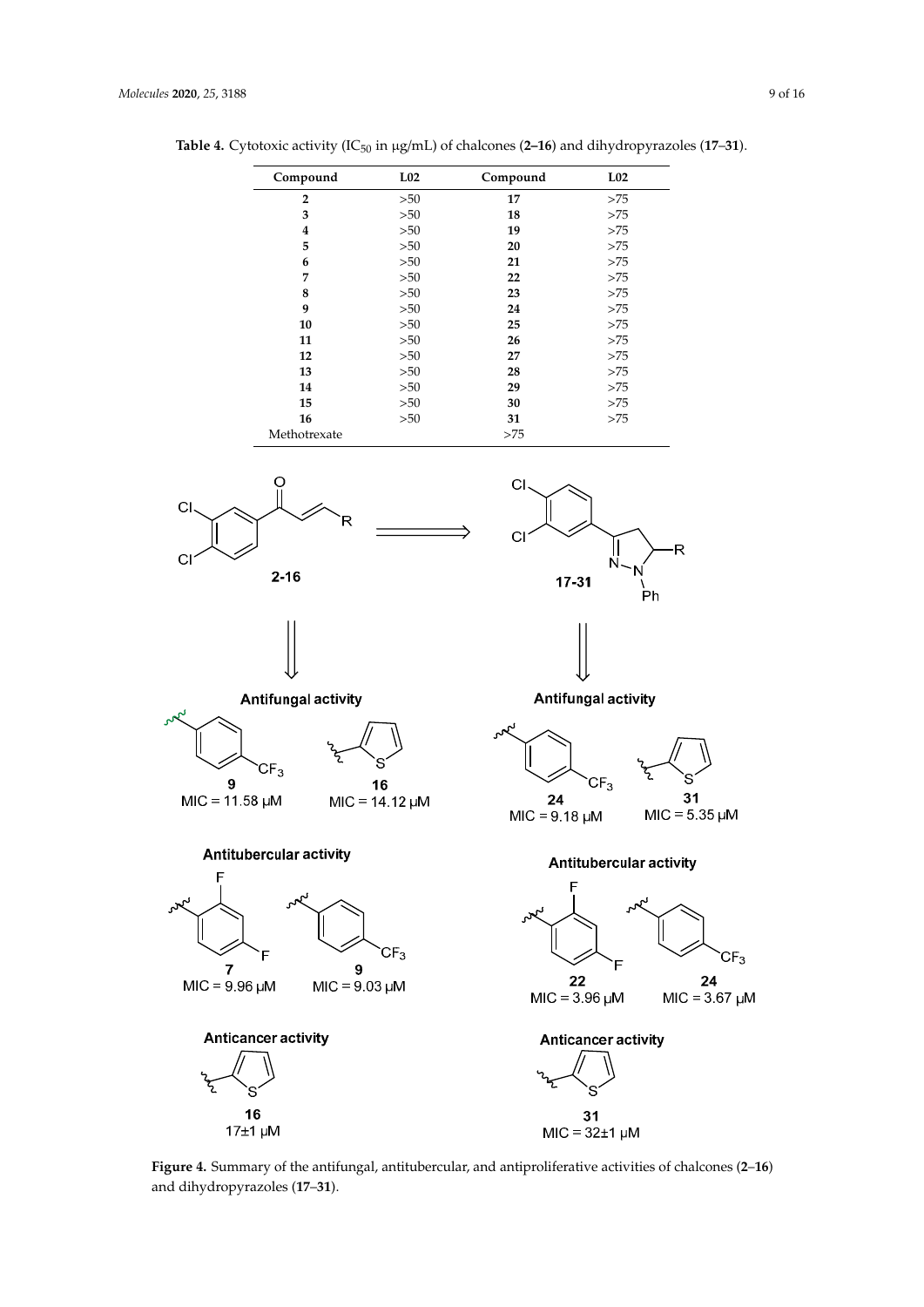# **3. Materials and Methods**

#### *3.1. Chemicals and Instruments*

The chemicals, solvents, and reagents were purchased from S D Fine-Chem and Sigma Aldrich and were used without further purification. Thin layer chromatography (TLC) was carried out on pre-coated silica gel 60 F<sub>254</sub> plates to monitor the reactions as well as to check the purity of the final products. The spots were visualized by UV lamp (254 nm). The chalcones were purified by recrystallization, whereas the dihydropyrazoles were purified by column chromatography employing silica gel (200 to 300 mesh) as the stationary phase and hexane-ethyl acetate as the mobile phase. Melting points were determined using Boetius melting point apparatus in open capillary tubes and were uncorrected. FTIR spectra were scanned using KBr discs on a Bruker Vertex 80v spectrometer whereas the <sup>1</sup>H and <sup>13</sup>C-NMR spectra were recorded on a Bruker AMX 400 MHz NMR spectrophotometer by dissolving the compounds in CDCl<sub>3</sub> with TMS as an internal standard. The <sup>1</sup>H-NMR and <sup>13</sup>C-NMR spectra were recorded at operating frequencies of 400 and 100 MHz respectively and the chemical shift values are given in parts per million (ppm) relative to TMS. Mass spectra (MS) were obtained on Agilent 6100 QQQ ESI mass spectrophotometer by the electron spray ionization technique.

# *3.2. Synthesis*

## 3.2.1. General Procedure for the Synthesis of Chalcones (**17**–**31**)

A mixture of 3,4-dichloroacetophenone (**1**) (1 mmol) and the appropriate aryl or heteroaryl aldehyde (1 mmol) was stirred in ethanol (7.5 mL) and an alcoholic solution of KOH (50%, 7.5 mL) was added dropwise to it. The mixture was stirred for a period of 24 h, and it was then transferred into crushed ice. Later, the precipitate formed was filtered under vacuum and the product was washed thoroughly with water to remove the water-soluble impurities and dried. The dried precipitate was further recrystallized from ethanol to obtain the crystals of chalcone derivatives (**2**–**16**).

*(E)-1-(3,4-dichlorophenyl)-3-(2,4-difluorophenyl)prop-2-en-1-one* (**7**): Yield 83%; m.p. 265 ◦C; FTIR (KBr, cm<sup>−1</sup>): 1656 (C=O), 1581 (C=C of Ar), 1512 (CH=CH), 829 (C-Cl), 926 (C-F); <sup>1</sup>H-NMR (400 MHz, CDCl<sub>3</sub>, ppm): 7.28 (1H, d, *J* = 17 Hz, -CO-CH=), 7.75 (1H, d, *J* = 17 Hz, =CH-Ar), 7.33–8.05 (6H, Ar-H).

*(E)-1-(3,4-dichlorophenyl)-3-(2,4-dichlorophenyl)prop-2-en-1-one* (**8**): Yield 91%; m.p. 299 ◦C; FTIR (KBr, cm<sup>-1</sup>): 1659 (C=O), 1582 (C=C of Ar), 1509 (CH=CH), 826 (C-Cl), 822 (C-Cl); <sup>1</sup>H-NMR (400 MHz, CDCl3, ppm): 7.31 (1H, d, *J* = 17 Hz, -CO-CH=), 7.80 (1H, d, *J* = 17 Hz, =CH-Ar), 7.45–8.25 (6H, Ar-H).

*(E)-1-(3,4-dichlorophenyl)-3-(4-trifluoromethylphenyl)prop-2-en-1-one* (**9**): Yield 75%; m.p. 169 ◦C; FTIR (KBr, cm<sup>-1</sup>): 1652 (C=O), 1586 (C=C quadrant of Ar), 1521 (CH=CH), 922 (C-F); <sup>1</sup>H-NMR (400 MHz, CDCl3, ppm): 7.35 (1H, d, *J* = 17 Hz, -CO-CH=), 7.69 (1H, d, *J* = 17 Hz, =CH-Ar), 7.22–8.09 (7H, Ar-H).

*(E)-1-(3,4-dichlorophenyl)-3-(pyridin-2-yl)prop-2-en-1-one* (**11**): Yield 43%; m.p. 156 ◦C; FTIR (KBr, cm−<sup>1</sup> ): 1656 (C=O), 1600 (C=C of Ar), 1598 (C=N), 1512 (CH=CH), 1377 (C-N), 822 (C-Cl); <sup>1</sup>H-NMR (400 MHz, CDCl3, ppm): 7.18 (1H, d, *J* = 17 Hz, -CO-CH=), 7.61 (1H, d, *J* = 17 Hz, =CH-Ar), 6.37–8.15 (7H, Ar-H).

*(E)-1-(3,4-dichlorophenyl)-3-(pyridin-3-yl)prop-2-en-1-one* (**12**): Yield 53%; m.p. 191 ◦C; FTIR (KBr, cm−<sup>1</sup> ): 1655 (C=O), 1602 (C=C of Ar), 1591 (C=N), 1510 (CH=CH), 1371 (C-N), 828 (C-Cl); <sup>1</sup>H-NMR (400 MHz, CDCl3, ppm): 7.19 (1H, d, *J* = 17 Hz, -CO-CH=), 7.71 (1H, d, *J* = 17 Hz, =CH-Ar), 7.11–8.25 (7H, Ar-H).

*(E)-1-(3,4-dichlorophenyl)-3-(furan-2-yl)prop-2-en-1-one* (**14**): Yield 55%; m.p. 172 ◦C; FTIR (KBr, cm−<sup>1</sup> ): 1649 (C=O), 1581 (C=C of Ar), 1515 (CH=CH), 836 (C-Cl); <sup>1</sup>H-NMR (400 MHz, CDCl<sub>3</sub>, ppm): 7.20 (1H, d, *J* = 17 Hz, -CO-CH=), 7.72 (1H, d, *J* = 17 Hz, =CH-Ar), 7.19–7.91 (6H, Ar-H).

*(E)-1-(3,4-dichlorophenyl)-3-(1H-pyrrol-2-yl)prop-2-en-1-one* (**15**): Yield 46%; m.p. 238 ◦C; FTIR (KBr, cm<sup>-1</sup>): 1656 (C=O), 1601 (C=C of Ar), 1581 (C=N), 1512 (CH=CH), 1375 (C-N), 3233 (N-H), 821 (C-Cl);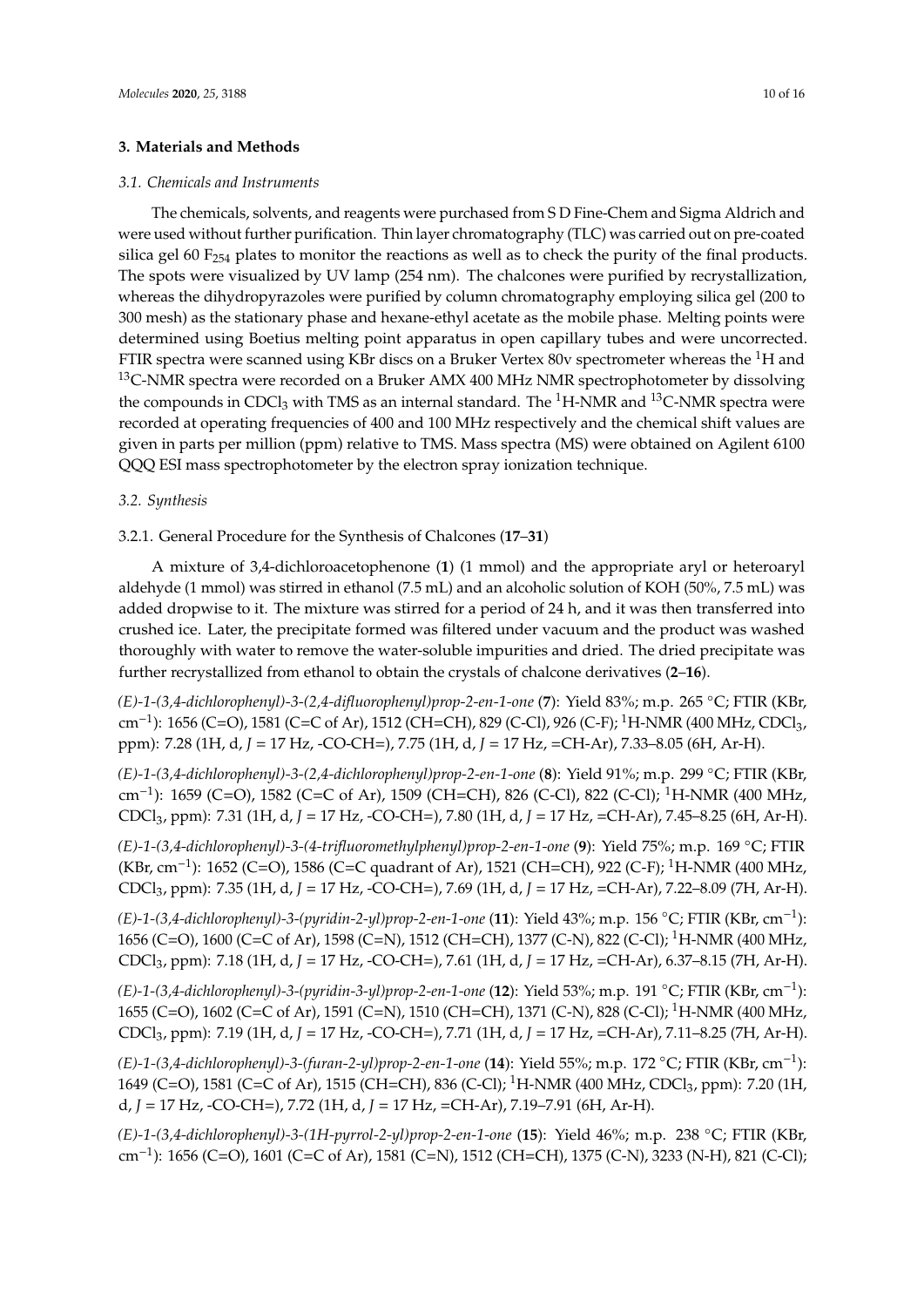<sup>1</sup>H-NMR (400 MHz, CDCl3, ppm): 5.12 (1H, s, -NH), 7.08 (1H, d, *J* = 17 Hz, -CO-CH=), 7.68 (1H, d, *J* = 17 Hz, =CH-Ar), 6.45–7.95 (6H, Ar-H).

*(E)-1-(3,4-dichlorophenyl)-3-(thiophen-2-yl)prop-2-en-1-one* (**16**): Yield 58%; m.p. 194 ◦C; FTIR (KBr, cm−<sup>1</sup> ): 1661 (C=O), 1611 (C=C of Ar), 1519 (CH=CH), 628 (C-S), 823 (C-Cl); <sup>1</sup>H-NMR (400 MHz, CDCl<sub>3</sub>, ppm): 7.14 (1H, d, *J* = 17 Hz, -CO-CH=), 7.72 (1H, d, *J* = 17 Hz, =CH-Ar), 6.69–8.14 (6H, Ar-H).

3.2.2. General Procedure for the Synthesis of Dihydropyrazoles (**17**–**31**)

Chalcones of 3,4-dichloroacetophenone (0.005 mol) and phenyl hydrazine hydrochloride (0.005 mol) were dissolved in glacial acetic acid (10 mL). Later, the mixture was refluxed for 6–8 h, the solvent was evaporated completely, and dried solid was obtained. The solid thus obtained was purified by silica gel column chromatography using mixtures of ethyl acetate in n-hexane (5–75%) and further recrystallized from chloroform.

*3-(3,4-dichlorophenyl)-1-phenyl-5-(p-tolyl)-4,5-dihydro-1H-pyrazole* (**17**): Yield 55%; m.p. 168 ◦C; FTIR (KBr, cm<sup>−1</sup>): 1592 (C=N), 1120 (C-N), 1586 (C=C quadrant of Ar), 830 (C-Cl); <sup>1</sup>H-NMR (400 MHz, CDCl<sub>3</sub>, ppm): 3.28 (1H, d, HA), 3.72 (1H, d, HB), 5.45 (1H, d, Hx), 2.34 (3H, s, Ar-CH3), 6.75–7.91 (12H, Ar-H);  $13C$ -NMR (100 MHz, CDCl<sub>3</sub>, ppm): 22.46 (-CH<sub>3</sub>), 66.54 (C-4), 45.50 (C-5), 152.50 (C-3), 133.95 (C-2' and C-2′′), 143.51 (C-3′ and C-3′′), 134.88 (C-4′ and C-4′′), 112.12–145.96 (Ar-C's); MS (*m*/*z*, %): 381.30 (M+),  $383.30 (M + 2)$ .

*3-(3,4-dichlorophenyl)-1-phenyl-5-(4-fluorophenyl)-4,5-dihydro-1H-pyrazole* (**18**): Yield 70%; m.p. 195 ◦C; FTIR (KBr, cm−<sup>1</sup> ): 1644 (C=N), 1099 (C-N), 1582 (C=C quadrant of Ar), 835 (C-Cl), 922 (C-F); <sup>1</sup>H-NMR (400 MHz, CDCl3, ppm): 3.29 (1H, d, HA), 3.75 (1H, d, HB), 5.33 (1H, d, HX), 6.65–7.65 (12H, Ar-H).

*3-(3,4-dichlorophenyl)-1-phenyl-5-(2-fluorophenyl)-4,5-dihydro-1H-pyrazole* (**19**): Yield 61%; m.p. 149 ◦C; FTIR (KBr, cm<sup>-1</sup>): 1599 (C=N), 1105 (C-N), 1578 (C=C quadrant of Ar), 825 (C-Cl), 925 (C-F); <sup>1</sup>H-NMR (400 MHz, CDCl3, ppm): 3.26 (1H, d, HA), 3.72 (1H, d, HB), 5.46 (1H, d, HX), 6.66–7.55 (12H, Ar-H).

*3-(3,4-dichlorophenyl)-1-phenyl-5-(4-chlorophenyl)-4,5-dihydro-1H-pyrazole* (**20**): Yield 75%; m.p. 261 ◦C; FTIR (KBr, cm<sup>-1</sup>): 1549 (C=N), 1091 (C-N), 1582 (C=C quadrant of Ar), 838 (C-Cl), 846 (C-Cl); <sup>1</sup>H-NMR (400 MHz, CDCl3, ppm): 3.28 (1H, d, HA), 3.77 (1H, d, HB), 5.49 (1H, d, HX), 6.56–7.39 (12H, Ar-H).

*3-(3,4-dichlorophenyl)-1-phenyl-5-(2-chlorophenyl)-4,5-dihydro-1H-pyrazole* (**21**): Yield 72%; m.p. 133 ◦C; FTIR (KBr, cm−<sup>1</sup> ): 1552 (C=O), 1591 (C=C quadrant of Ar), 832 (C-Cl), 838 (C-Cl); <sup>1</sup>H-NMR (400 MHz, CDCl3, ppm): 3.24 (1H, d, HA), 3.71 (1H, d, HB), 5.42 (1H, d, HX), 6.69–7.42 (12H, Ar-H).

*3-(3,4-dichlorophenyl)-1-phenyl-5-(2,4-difluorophenyl)-4,5-dihydro-1H-pyrazole* (**22**): Yield 81%; m.p. 291 ◦C; FTIR (KBr, cm<sup>-1</sup>): 1526 (C=N), 1086 (C-N), 1588 (C=C quadrant of Ar), 831 (C-Cl), 921 (C-F); <sup>1</sup>H-NMR (400 MHz, CDCl3, ppm): 3.25 (1H, d, HA), 3.73 (1H, d, HB), 5.49 (1H, d, HX), 6.87–7.69 (11H, Ar-H).

*3-(3,4-dichlorophenyl)-1-phenyl-5-(2,4-dichlorophenyl)-4,5-dihydro-1H-pyrazole* (**23**): Yield 85%; m.p. 302 ◦C; FTIR (KBr, cm−<sup>1</sup> ): 1544 (C=N), 1081 (C-N), 1578 (C=C quadrant of Ar), 821 (C-Cl), 829 (C-Cl); <sup>1</sup>H-NMR (400 MHz, CDCl3, ppm): 3.26 (1H, d, HA), 3.81 (1H, d, HB), 5.52 (1H, d, HX), 6.82–7.77 (11H, Ar-H).

*3-(3,4-dichlorophenyl)-1-phenyl-5-(4-trifluoromethylphenyl)-4,5-dihydro-1H-pyrazole* (**24**): Yield 66%; m.p. 125 °C; FTIR (KBr, cm<sup>-1</sup>): 1641 (C=N), 1152 (C-N), 1568 (C=C quadrant of Ar), 818 (C-Cl), 926 (C-F); <sup>1</sup>H-NMR (400 MHz, CDCl<sub>3</sub>, ppm): 3.28 (1H, d, HA), 3.76 (1H, d, HB), 5.50 (1H, d, HX), 6.61–7.81 (12H, Ar-H).

*3-(3,4-dichlorophenyl)-1-phenyl-5-(benzo[d][1,3]dioxol-5-yl)-4,5-dihydro-1H-pyrazole* (**25**): Yield 49%; m.p. 212 °C; FTIR (KBr, cm<sup>-1</sup>): 1595 (C=N), 1097 (C-N), 1576 (C=C quadrant of Ar), 1236 (O-CH2-O), 845 (C-Cl); <sup>1</sup>H-NMR (400 MHz, CDCl3, ppm): 6.25 (2H,s,-O-CH2O-), 3.18 (1H, d, HA), 3.82 (1H, d, HB), 5.28 (1H, d, HX), 6.74–7.49 (11H, Ar-H).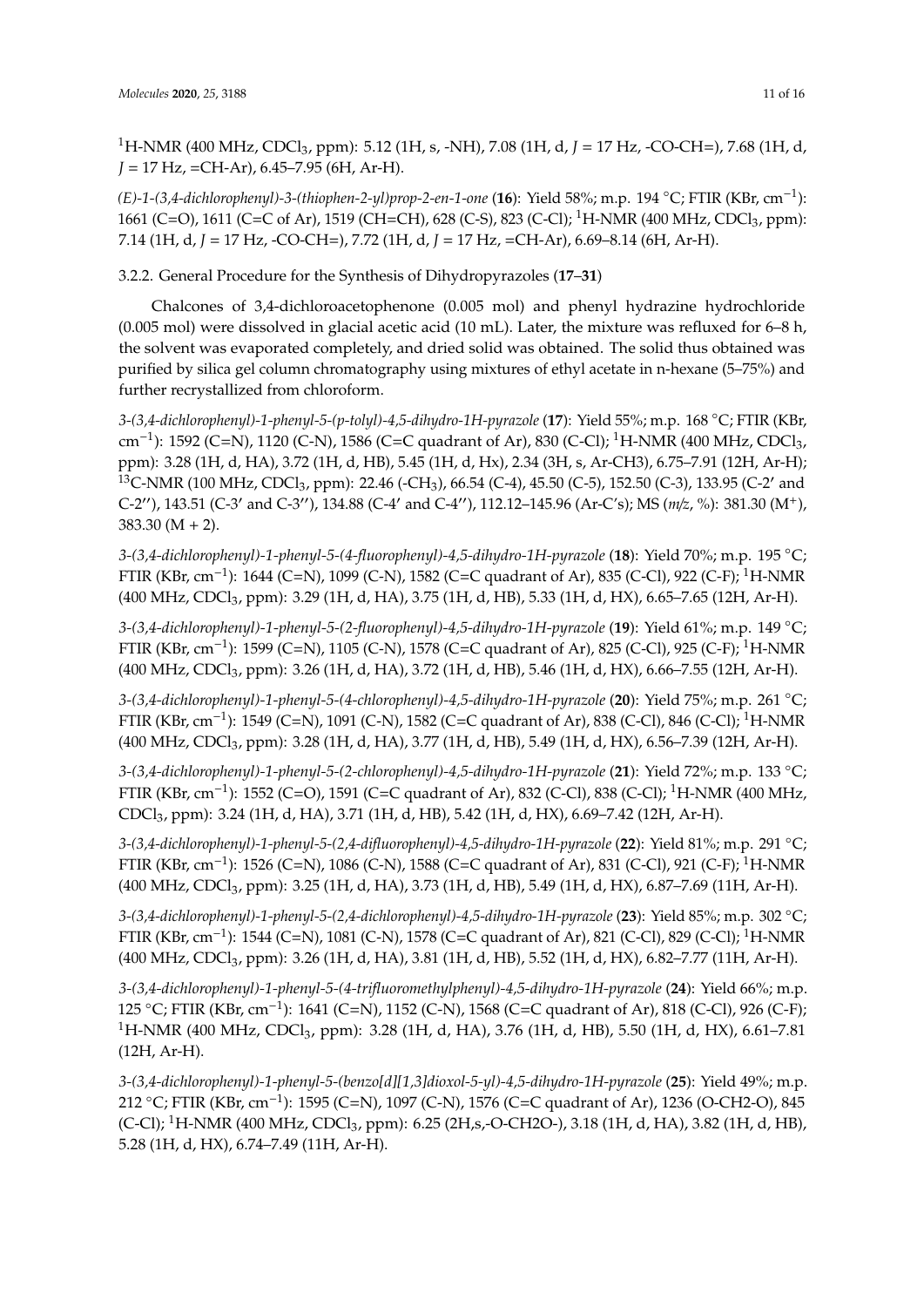*3-(3,4-dichlorophenyl)-1-phenyl-5-(pyridin-2-yl)-4,5-dihydro-1H-pyrazole* (**26**): Yield 55%; m.p. 191 ◦C; FTIR (KBr, cm<sup>-1</sup>): 1645 (C=N), 1082 (C-N), 1591 (C=N), 1559 (C=C quadrant of Ar), 1325 (C-N); <sup>1</sup>H-NMR (400 MHz, CDCl3, ppm): 3.17 (1H, d, HA), 3.84 (1H, d, HB), 5.29 (1H, d, HX), 6.39–7.89 (12H, Ar-H).

*3-(3,4-dichlorophenyl)-1-phenyl-5-(pyridin-3-yl)-4,5-dihydro-1H-pyrazole* (**27**): Yield 53%; m.p. 184 ◦C; FTIR (KBr, cm−<sup>1</sup> ): 1634 (C=N) 1099 (C-N), 1591 (C=N), 1568 (C=C quadrant of Ar), 1344 (C-N); <sup>1</sup>H-NMR (400 MHz, CDCl3, ppm): 3.04 (1H, d, HA), 3.90 (1H, d, HB), 5.59 (1H, d, HX), 6.69–7.59 (12H, Ar-H).

*3-(3,4-dichlorophenyl)-1-phenyl-5-(pyridin-4-yl)-4,5-dihydro-1H-pyrazole* (**28**): Yield 61%; m.p. 214 ◦C; FTIR (KBr, cm<sup>-1</sup>): 1641 (C=N), 1086 (C-N), 1577 (C=N), 1559 (C=C quadrant of Ar), 1335 (C-N); <sup>1</sup>H-NMR (400 MHz, CDCl3, ppm): 3.17 (1H, d, HA), 3.87 (1H, d, HB), 5.27 (1H, d, HX), 6.79–7.44 (12H, Ar-H).

*3-(3,4-dichlorophenyl)-1-phenyl-5-(furan-2-yl)-4,5-dihydro-1H-pyrazole* (**29**): Yield 58%; m.p. 200 ◦C; FTIR (KBr, cm<sup>-1</sup>): 1612 (C=N), 1091 (C-N), 1555 (C=C quadrant of Ar), 835 (C-Cl); <sup>1</sup>H-NMR (400 MHz, CDCl3, ppm): 3.14 (1H, d, HA), 3.85 (1H, d, HB), 5.34 (1H, d, HX), 6.44–7.79 (11H, Ar-H).

*3-(3,4-dichlorophenyl)-1-phenyl-5-(1H-pyrrol-2-yl)-4,5-dihydro-1H-pyrazole* (**30**): Yield 48%; m.p. 171 ◦C; FTIR (KBr, cm−<sup>1</sup> ): 1643 (C=N), 1087 (C-N), 1564 (C=C quadrant of Ar), 1584 (C=N), 3240 (N-H), 1371 (C-N), 828 (C-Cl); <sup>1</sup>H-NMR (400 MHz, CDCl<sub>3</sub>, ppm): 3.14 (1H, d, HA), 3.84 (1H, d, HB), 5.56 (1H, s, -NH), 5.24 (1H, d, HX), 6.49–7.59 (11H, Ar-H).

*3-(3,4-dichlorophenyl)-1-phenyl-5-(thiophen-2-yl)-4,5-dihydro-1H-pyrazole* (**31**): Yield 41%; m.p. 212 ◦C; FTIR (KBr, cm−<sup>1</sup> ): 1646 (C=N), 1145 (C-N), 1549 (C=C quadrant of Ar), 633 (C-S), 826 (C-Cl); <sup>1</sup>H-NMR (400 MHz, CDCl3, ppm): 3.49 (1H, d, HA), 3.77 (1H, d, HB), 5.19 (1H, d, HX), 6.44–7.59 (11H, Ar-H).

# *3.3. Biological Activity Studies*

# 3.3.1. Antifungal Activity

The antifungal activity of the novel chalcones (**2** to **16**) and dihydropyrazoles (**17** to **31**) was measured against selected fungal strains such as *Aspergillus niger* (ATCC-6275, *An*) and *Candida tropicalis* (ATCC-1369, *Ct*) using a standard protocol published in the literature [26,27]. The serial tube dilution method employed during the anti-fungal assay determined the minimum inhibitory concentration (MIC) values of compounds. Fluconazole was used as a standard (positive control) drug to compare the activity. Initially, 2.048 mg of a test compound or fluconazole was dissolved in 2 mL of methanol to obtain a concentration of 1.024 mg/mL as stock solution. The test fungal organism was grown at 37 ◦C in Potato Dextrose Agar followed by dilution with sterile nutrient broth medium to obtain a fungal suspension containing about  $10^7$  cells/mL. This suspension was used as the inoculum. This antifungal assay utilized 11 test tubes, 9 of which were marked as 1, 2, 3, 4, 5, 6, 7, 8, and 9 whereas the remaining two were assigned the names  $T_M$  (medium), and  $T_{MI}$  (medium + inoculum). An amount of 1 mL of nutrient broth medium was transferred in to each of these 11 test tubes and then cotton plugged followed by sterilization in an autoclave at a temperature of 121 ◦C for 30 min under the pressure of 15 psi.

Once these sterile test tubes were cooled down, 1 mL of the stock solution of a test compound was added to the first test tube and mixed well followed by transferring 1 mL of this content to the second test tube. The process of serial dilution was continued up to the ninth test tube. Then, 10 µL of diluted inoculum containing about  $10^7$  cells/mL of a fungal strain was added to each of the nine test tubes and mixed well. Another 10  $\mu$ L of the inoculum was also added to the test tube marked T<sub>MI</sub> to observe the growth of the organism in the medium used. The control test tube  $T_M$  containing only the medium was used to confirm the sterility of the medium. All the test tubes were incubated at 37 ◦C for 18 h. A similar experiment with medium, methanol, and inoculum without the compound was also performed to ensure that the methanol (negative control) had no inhibitory effect in the dilutions used. The test tube number in which the first sign of growth of the organism was observed was noted. The MIC was calculated as the concentration used in the test tube number just prior to the test tube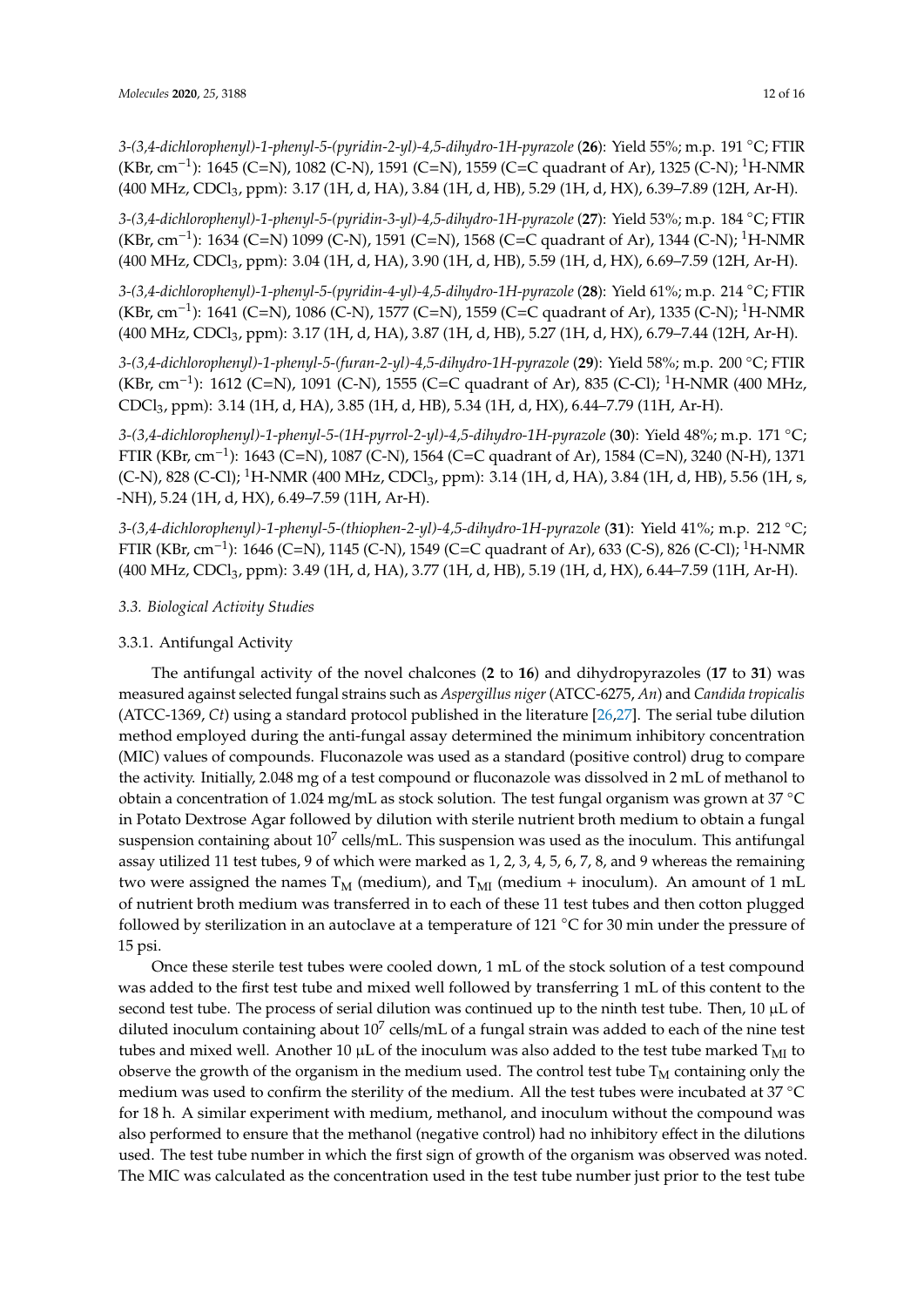number where the first sign of growth was observed. This procedure was followed in triplicate to determine the MIC values for all the compounds and the results were considered the average of three values. As the standard drug fluconazole is structurally different from the target compounds, the MIC values obtained in  $\mu$ g/mL were converted to molar concentration in the form of  $\mu$ M.

#### 3.3.2. Antitubercular Activity

The antitubercular activity of all the test compounds was tested for against the *Mycobacterium tuberculosis H37Rv* strain, employing pyrazinamide as the reference standard according to the standard procedure described in the literature [21,22,24,25,27,48]. A frozen culture in Middlebrook 7H9 broth with the addition of 0.2% glycerol and 10% albumin-dextrose-catalase was thawed and diluted in broth to 10<sup>5</sup> CFU mL<sup>-1</sup> (colony forming unit/mL) dilutions. Each test compound was dissolved separately in DMSO followed by dilution with broth to attain a concentration which was two times the required concentration. During this experiment, the final concentration of DMSO in the assay medium was 1.3%. Each U-tube was then inoculated with 0.05 mL of standardized culture and later incubated at 37 ◦C for 21 days. The growth in the U-tubes was compared with visibility in opposition to a positive control (with pyrazinamide) and negative control (without drug and inoculum). A broth dilution assay was utilized to determine the minimum inhibitory concentration (MIC) of each compound. MIC is defined as the lowest concentration of drug or a compound that inhibits  $\leq$  99% of the bacteria present at the start of the assay. The MIC values obtained in µg/mL were converted to molar concentration in the form of µM as the standard drug pyrazinamide and the target compounds (**2**–**31**) were structurally diverse.

# 3.3.3. Antiproliferative and Cytotoxic Activity

The in vitro antiproliferative activity of chalcones (**2** to **16**) and dihydropyrazoles (**17** to **31**) was evaluated by Mosmann's MTT assay, as described previously [28] on prostate cancer cell lines (DU-145). The antiproliferative activity of the compounds was determined their  $IC_{50}$  values. Methotrexate (Mtx; positive control) was used as a reference standard for comparing the antiproliferative activity of the target compounds. The MTT (3-(4,5-dimethylthiazol-2-yl)-2,5-diphenyl tetrazolium bromide) assay was based on the reduction of the soluble MTT (0.5 mg mL<sup>-1</sup>, 100  $\mu$ L) into a blue-purple formazan product, mainly by the activity of mitochondrial reductase enzymes inside the living cells. The prostate cancer cell lines, DU-145 cells, were cultured in Dulbecco's Modified Eagle Medium (DMEM) media at <sup>37</sup> ◦C and humidified at 5% CO2. Stock solutions of the test compounds (**17**–**46**) were prepared in 0.1% DMSO followed by dilution with sterile water to obtain the desired final concentrations. Briefly, the cells were placed on 96-well plates at 100 µL total volume with the density of 1  $\times$  10<sup>4</sup> cells per well and were allowed to adhere for 24 h. Then the medium was replaced with fresh media containing different dilutions of the test compounds and incubated for additional 48 h at 37 ◦C in DMEM with 10% fetal bovine serum (FBS) medium. Subsequently, the medium was replaced with 90 µL of fresh DMEM without FBS. The above wells were treated with  $10 \mu L$  of MTT reagent (5 mg/mL of stock solution in DMEM without FBS) and incubated at 37 ◦C for 3–4 h. The formed blue formazan crystals were dissolved in 200 µL of DMSO. The optical density was determined at 570 nm using a micro plate reader. The assay was performed in triplicate for three independent experiments. The same experimentation was also done to confirm that the DMSO (negative control) had no effect in the study. The results had good reproducibility between replicate wells with standard errors below 10%. The antiproliferative activity results measured as  $IC_{50}$  values in  $\mu$ g/mL were converted and expressed in  $\mu$ M. Additionally, the cytotoxic activity of the compounds was also measured employing the same protocol discussed above to assess their toxicity on normal human cell lines (L02).

# **4. Conclusions**

In the present study, we reported the antifungal, antitubercular, and antiproliferative activity and structure–activity relationship of 30 dichlorophenyl ring-containing compounds including 15 chalcones and 15 dihydropyrazoles. Biological screening data indicated that chalcones exhibited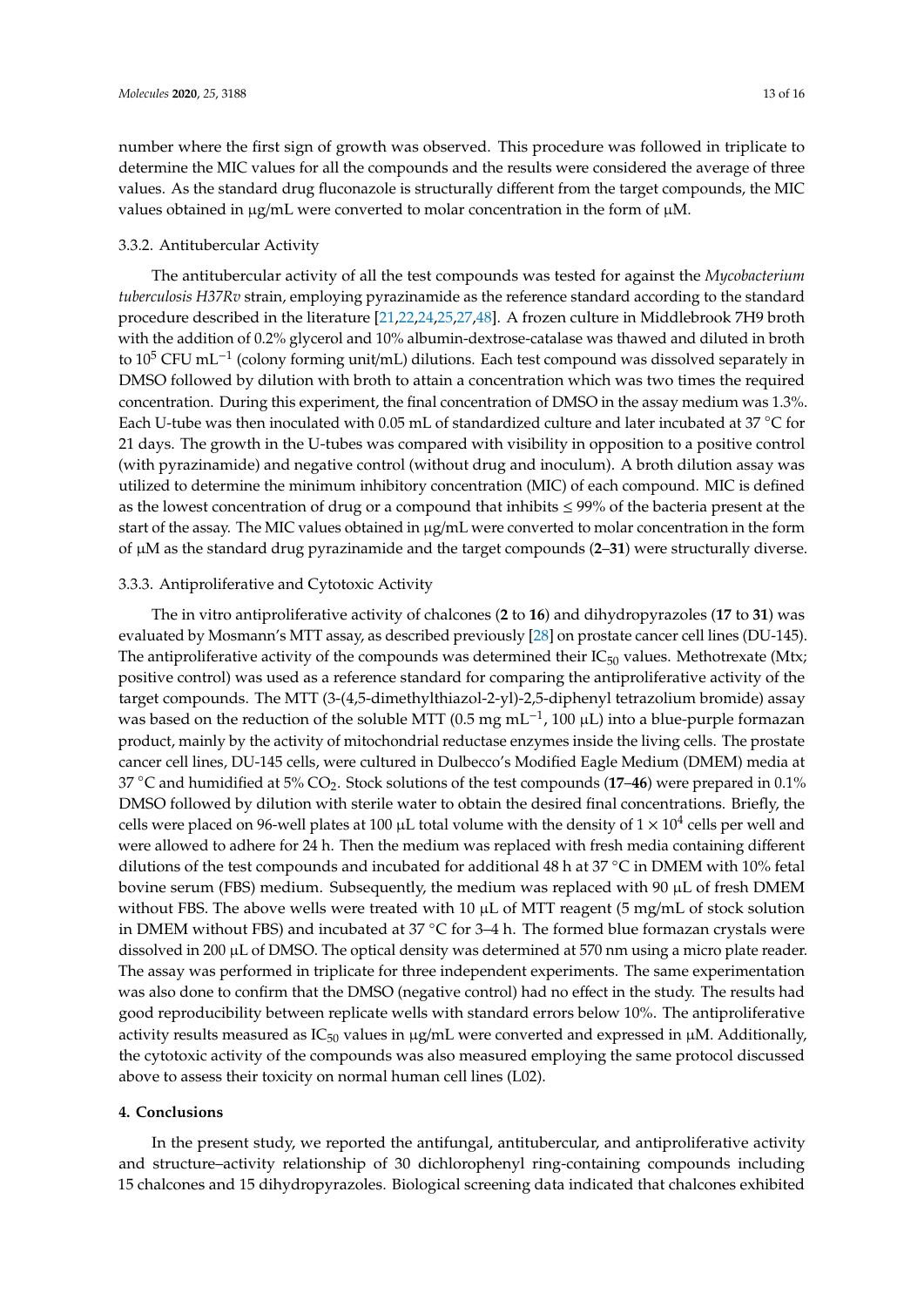better antiproliferative activity over dihydropyrazoles whereas the dihydropyrazole derivatives showed superior antifungal and antitubercular activities. It was observed that the electronic property (electron withdrawing) of the substituents on the phenyl ring was instrumental in the potency of the compounds. The phenyl ring was substituted with various bioisosteres. For instance, the dihydropyrazole with a bioisostere 2-thienyl heterocycle (**31**) showed potent antifungal activity on chalcone **16**. Dihydropyrazoles **22** and **24** bearing 2,4-dichlorophenyl were the potent antitubercular compounds on chalcones **7** and **9** and the reference standard. Chalcone **16** showed better antiproliferative activity on dihydropyrazole **31** but less than the standard. Further studies are in progress to separate the enantiomers of the dihydropyrazoles as well as to assess the mode of action of the potential compounds that emerged from our study by biological and computational means.

**Supplementary Materials:** The supplementary materials are available online, FT-IR, <sup>1</sup>H-NMR, <sup>13</sup>C-NMR, and MS Spectral Data and Rf values.

**Author Contributions:** Conceptualization, A.B.S., R.R.B., M.M.R., S.N., and S.S.; methodology, A.B.S., R.R.B., M.M.R., S.N., Z.E., and S.S.; software, A.B.S., S.N., Z.E., N.R.T., and S.S.; validation, A.B.S., N.R.T., and S.S.; formal analysis, A.B.S., R.R.B., M.R., and S.N.; investigation, A.B.S., N.R.T., and S.S.; resources, A.B.S., N.R.T., S.N., and S.S.; data curation, A.B.S., N.R.T., S.N., and S.S.; writing—original draft preparation, A.B.S., R.R.B., M.M.R., S.N., Z.E., N.R.T., and S.S.; writing—review and editing, A.B.S., R.R.B., M.M.R., S.N., Z.E., and S.S.; visualization, A.B.S., M.M.R., and S.N.; supervision, A.B.S.; project administration, A.B.S., S.N., and S.S.; funding acquisition, A.B.S., R.R.B., N.R.T., and S.S. All authors have read and agreed to the published version of the manuscript.

**Funding:** This research received no external funding.

**Acknowledgments:** The authors would like to acknowledge Vignan Pharmacy College, Vadlamudi, Andhra Pradesh, India for providing the lab facilities and chemicals for this work. R.R.B. and Z.E. would like to thank the Dean's Office of the College of Pharmacy and Health Sciences, Ajman University, UAE for their support in the preparation of this manuscript.

**Conflicts of Interest:** The authors declare no conflict of interest.

# **References**

- 1. Yazdan, K.S.; Sagar, G.V.; Shaik, B.A. Biological and synthetic potentiality of chalcones: A review. *J. Chem. Pharm. Res.* **2015**, *7*, 829–842.
- 2. Habib, S.I. Chemical and Biological Potential of chalcones as a source of drug: A review. *Int. J. Pharm. Pharm. Res.* **2018**, *22*, 105–119.
- 3. Hasan, S.A.; Elias, A.N.; Farhan, M.S. Synthesis, characterization and antimicrobial evaluation of a series of chalcone derivatives. *Der Pharma. Chem.* **2015**, *7*, 39–42.
- 4. Kumbhar, D.D.; Waghmare, B.Y.; Pathade, G.R.; Pardeshi, S.K. Synthesis and evaluation of chalcones as antifungal agents. *Der Pharma. Lett.* **2014**, *6*, 224–229.
- 5. Jaiswal, P.; Pathak, D.P.; Bansal, H.; Agarwal, U. Chalcone and their heterocyclic analogue: A review article. *J. Chem. Pharm. Res.* **2018**, *10*, 160–173.
- 6. Zhuang, C.; Zhang, W.; Sheng, C.; Zhang, W.; Xing, C.; Miao, Z. Chalcone: A Privileged Structure in Medicinal Chemistry. *Chem. Rev.* **2017**, *117*, 7762–7810. [CrossRef]
- 7. Gomes, M.N.; Muratov, E.N.; Pereira, M.; Peixoto, J.C.; Rosseto, L.P.; Cravo, P.V.L.; Andrade, C.H.; Neves, B.J. Chalcone Derivatives: Promising Starting Points for Drug Design. *Molecules* **2017**, *22*, 1210. [CrossRef]
- 8. Gibson, M.Z.; Nguyen, M.A.; Zingales, S.K. Design, synthesis and evaluation of (2-(Pyridinyl)methylene)-1 tetralone chalcones for Anticancer and Antimicrobial Activity. *Med. Chem.* **2018**, *14*, 333–343. [CrossRef]
- 9. Insuasty, B.; Montoya, A.; Becerra, D.; Quiroga, J.; Abonia, R.; Robledo, S.; Velez, I.D.; Upegui, Y.; Nogueras, M.; Cobo, J. Synthesis of novel analogs of 2-pyrazoline obtained from [(7-chloroquinolin-4-yl)amino]chalcones and hydrazine as potential antitumor and antimalarial agents. *Eur. J. Med. Chem.* **2013**, *67*, 252–262. [CrossRef]
- 10. Wang, J.; Huang, L.; Cheng, C.; Li, G.; Xie, J.; Shen, M.; Chen, Q.; Li, W.; He, W.; Qiu, P.; et al. Design, synthesis and biological evaluation of chalcone analogues with novel dual antioxidant mechanisms as potential anti-ischemic stroke agents. *Acta Pharm. Sin. B* **2019**, *9*, 335–350. [CrossRef]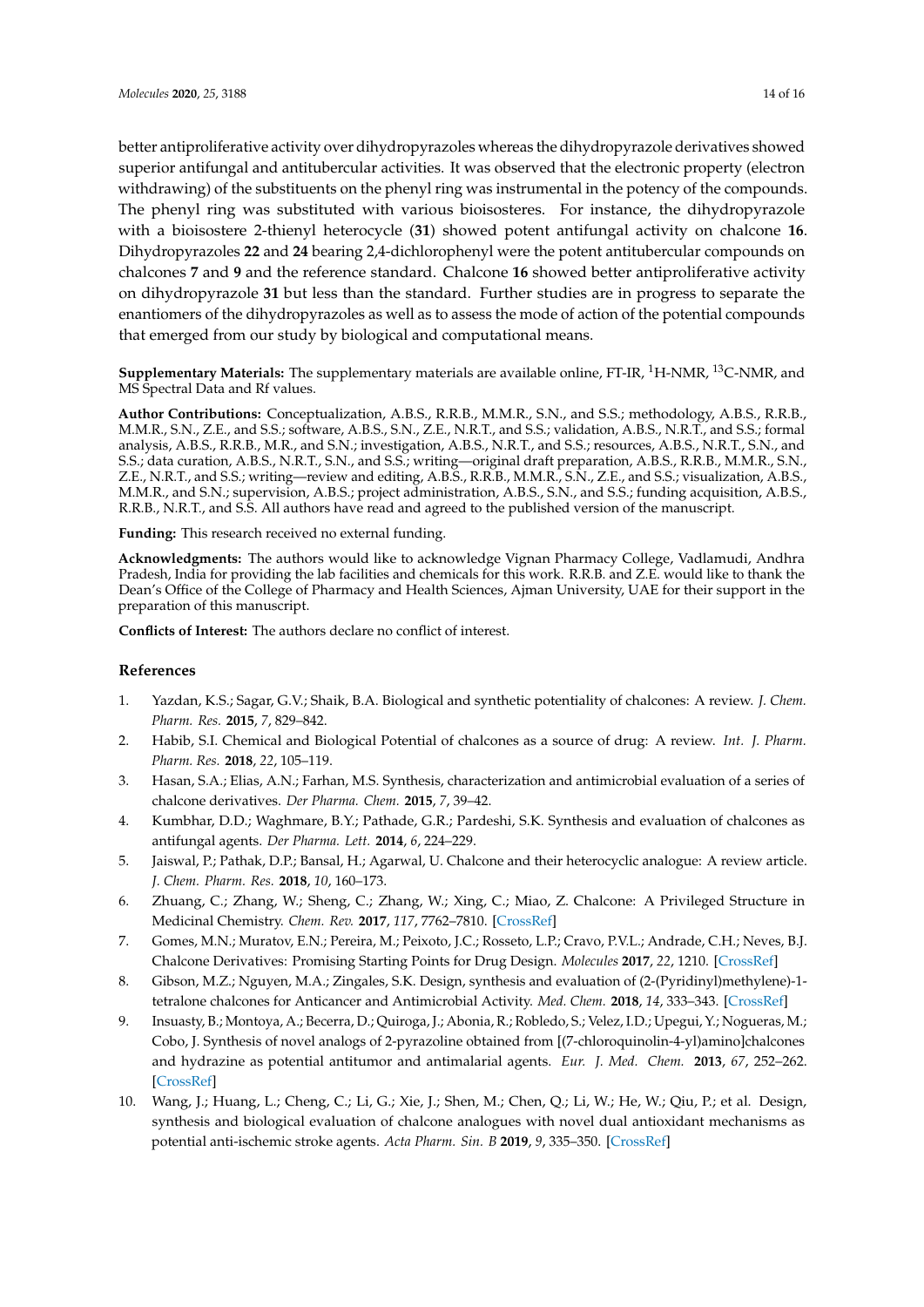- 11. Martinez, Y.A.V.; Osorio, M.E.; San Martin, D.A.; Carvajal, M.A.; Vergera, A.P.; Sanchez, E.; Raimondi, M.; Zacchino, S.A.; Mascayano, C.; Torrent, C.; et al. Antimicrobial, Anti-Inflammatory and Antioxidant Activities of Polyoxygenated Chalcones. *J. Braz. Chem. Soc.* **2019**, *30*, 286–304.
- 12. Karthikeyan, C.; Moorthy, N.S.H.N.; Ramasamy, S.; Vanam, U.; Manivannan, E.; Karunagaran, D.; Trivedi, P. Advances in chalcones with anticancer activities. *Recent Pat. Anti-Cancer Drug Discov.* **2015**, *10*, 97–115. [CrossRef] [PubMed]
- 13. Szliszka, E.; Czuba, Z.; Mazur, B.; Paradysz, A.; Krol, W. Chalcones and Dihydrochalcones Augment TRAIL-Mediated Apoptosis in Prostate Cancer Cells. *Molecules* **2010**, *15*, 5336–5353. [CrossRef] [PubMed]
- 14. Lavanya, G.; Mallikarjunareddy, L.; Padmavathi, V.; Padmaja, A. Synthesis and antimicrobial activity of (1,4-phenylene)bis(arylsulfonylpyrazoles and isoxazoles). *Eur. J. Med. Chem.* **2014**, *73*, 187–194. [CrossRef]
- 15. Ardiansah, B. Chalcones bearing N, O and S-heterocycle: Recent notes on their biological significance. *J. Appl. Pharm. Sci.* **2019**, *9*, 117–129.
- 16. Abdelhamid, A.O.; EI Sayed, I.E.; Zaki, Y.H.; Hussein, A.M.; Mangoud, M.M.; Hosny, M.A. Utility of 5-(furan-2-yl)-3-(*p*-tolyl)-4,5-dihydro-1*H*-pyrazole-1-carbothioamide in the synthesis of heterocyclic compounds with antimicrobial activity. *BMC Chem.* **2019**, *13*, 48. [CrossRef]
- 17. Hassan, S.Y. Synthesis, antibacterial and antifungal activity of some new pyrazoline and pyrazole derivatives. *Molecules* **2013**, *18*, 2683–2711. [CrossRef]
- 18. Havrylyuk, D.; Kovach, N.; Zimenkovsky, B.; Vasylenko, O.; Lesyk, R. Synthesis and anticancer activity of isatin-based pyrazolines and thiazolidines conjugates. *Arch. Der Pharm.* **2011**, *344*, 514–522. [CrossRef]
- 19. Gawad, N.M.; Georgey, H.H.; Ibrahim, N.A.; Amin, N.H.; Abdelsalam, R.M. Synthesis of novel pyrazole and dihydropyrazoles derivatives as potential anti-inflammatory and analgesic agents. *Arch. Pharmacal Res.* **2016**, *52*, 14490–14493. [CrossRef]
- 20. Alex, J.M.; Kumar, R. 4,5-Dihydro-1H-pyrazole: An indispensable scaffold. *J. Enzym. Inhib. Med. Chem.* **2014**, *29*, 427–442. [CrossRef]
- 21. Kishor, P.; Ramana, V.; Shaikh, A.B. Antitubercular Evaluation of Isoxazolyl Chalcones. *Res. J. Pharm. Biol. Chem. Sci.* **2017**, *8*, 730–735.
- 22. Shaikh, A.B.; Lohitha, K.; Vani, S.; Basu, P.S.; Shaik, A.; Supraja, K.; Harish, S.H. Synthesis and screening of novel lipophilic diarylpropeones as prospective antitubercular, antibacterial and antifungal agents. *Biointerface Res. Appl. Chem.* **2019**, *9*, 3912–3918.
- 23. Shaikh, A.B.; Prasad, Y.R.; Shaik, S. Design, Facile Synthesis, Characterization and Computational Evaluation of Novel Isobutylchalcones as Cytotoxic Agents: Part-A. *FABAD J. Pharm. Sci.* **2015**, *40*, 7–22.
- 24. Kancharlapalli, V.R.; Shaikh, A.B.; Palleapati, K. Antitubercular evaluation of isoxazole appended 1-carboxamido-4,5-dihydro-1H-pyrazoles. *J. Res. Pharm.* **2019**, *23*, 156–163.
- 25. Lokesh, B.V.S.; Prasad, Y.R.; Shaik, A.B. Synthesis, Biological evaluation and molecular docking studies of new pyrazolines as an antitubercular and cytotoxic agents. *Infect. Disord. -Drug Targets Former. Curr. Drug Targets-Infect. Disord.* **2019**, *19*, 310–321. [CrossRef]
- 26. Shaik, A.B.; Yejella, R.P.; Shaik, S. Synthesis, Antimicrobial, and Computational Evaluation of Novel Isobutylchalcones as Antimicrobial Agents. *Int. J. Med. Chem.* **2017**, *2017*, 1–14. [CrossRef]
- 27. Lokesh, B.V.S.; Prasad, Y.R.; Shaik, A.B. Novel pyrimidine derivatives from 2,5-dichloro-3-acetylthienyl chalcones as antifungal, antitubercular and cytotoxic agents: Design, synthesis, biological activity and docking study. *Asian J. Chem.* **2019**, *19*, 310–321.
- 28. Shaikh, A.B.; Bhandare, R.R.; Palleapati, K.; Nissankararao, S.; Kancharlapalli, V.; Shaik, S. Antimicrobial, antioxidant, and anticancer activities of some novel isoxazole ring containing chalcone and dihydropyrazole derivatives. *Molecules* **2020**, *25*, 1047. [CrossRef]
- 29. Ocampo, J.A.; Carrillo, R.; Kae, H.; Ashburn, B.O. Synthesis and antimicrobial evaluation of a series of chlorinated chalcone derivatives. *Int. J. Pharm.* **2018**, *13*, 113–119.
- 30. Montoya, A.; Quiroga, J.; Abonia, R.; Derita, M.; Sortino, M.; Ornelas, A.; Zacchino, S.; Insuasty, B. Hybrid molecules containing a 7-chloro-4-aminoquinoline nucleus and a substituted 2-pyrazoline with antiproliferative and antifungal activity. *Molecules* **2016**, *21*, 969. [CrossRef]
- 31. Bano, S.; Alam, M.S.; Javed, K.; Dudeja, M.; Das, A.K.; Dhulap, A. Synthesis, biological evaluation and molecular docking of some substituted pyrazolines and isoxazolines as potential antimicrobial agents. *Eur. J. Med. Chem.* **2015**, *95*, 96–103. [CrossRef]